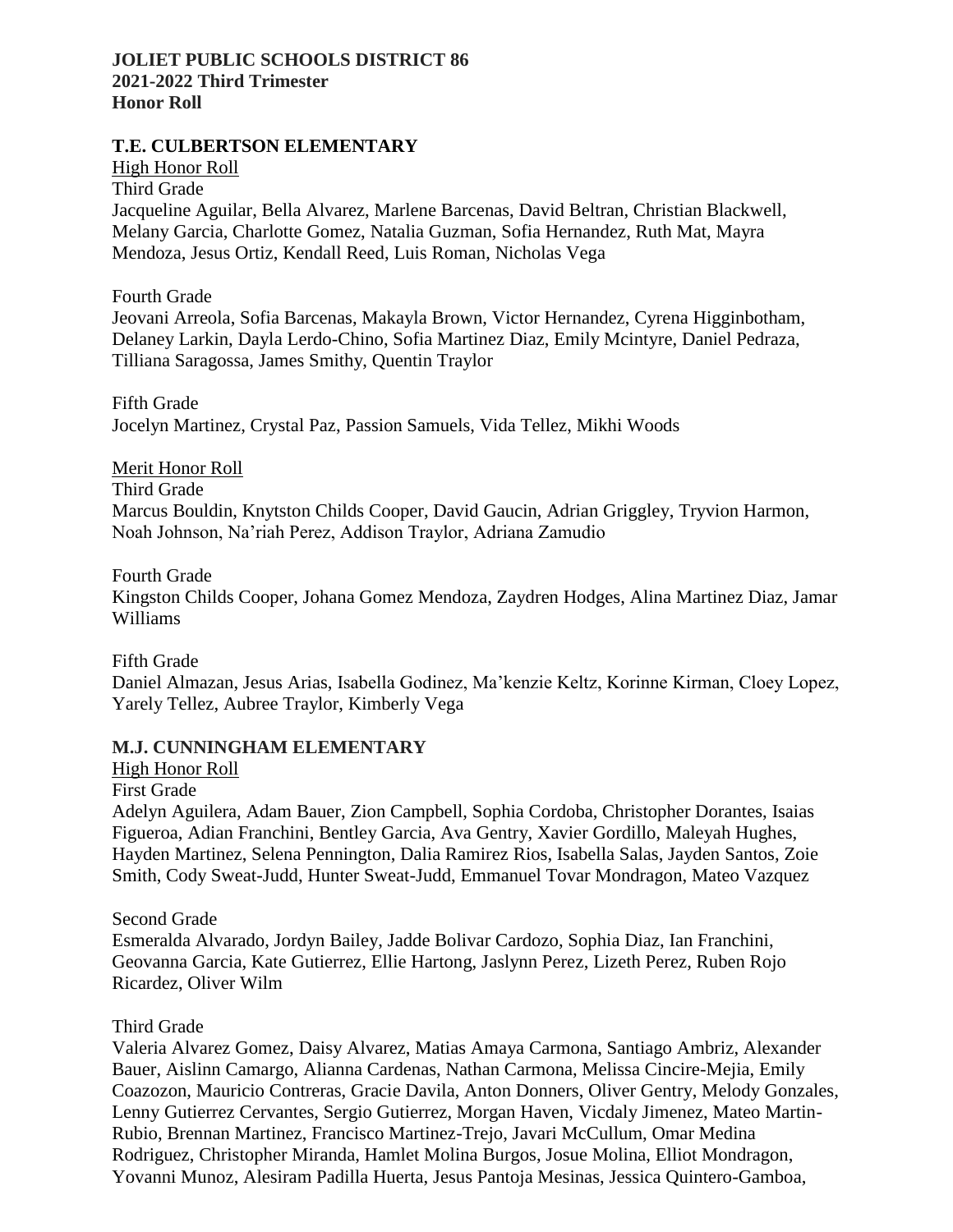Alexis Reyes Mendoza, Jiovanny Solis, Andrea Tellez, Jayden Tena, Ashley Vasquez Sanchez, Violet Velasquez Quiel, Liliana Zamudio, Lyonel Zamudio

## Fourth Grade

Zahid Aguirre Jimenez, Cristal Alcantar, Brian Angel, Karla Badillo, Zakaria Belasri, Serenity Bohringer, Sophia Carranza Valencia, Hector Castellanos-Palacios, Monserrat Cordoba, Andrea Cruz, Emmanuel Curiel Palma, Andres Diaz, Nathalie Diaz, Oscar Dominguez Solano, Anngy Felipe Silva, Santiago Figueroa, Evelyn Gaitan-Herrera, Andres Garcia, Yesly Genis, Amy Godinez, Kayla Gomez, Deneli Gonzales, Lorenzo Gonzalez, Sean Jackson, Dezmond Jones, Linda Ledezma, Carley Lopez, Yatzil Lopez, Anthony Lujano, Sophie Martinez, Ashley Mascote, Jesse McCormick, Mayte Melecio-Hernandez, Iker Mendoza, Atala Montoya, Angel Morales, Axel Neri, Elizabeth Patino, Anthony Pena, Oscar Plata, William Rangel-Islas, Anthony Revelez, Aramza Rodriguez Mendez, Nayeli Rojas, Abie Rojo-Gutierrez, Valentina Salinas Orozco, Sophia Schultz, Cristian Tena, Brisa Trujillo, Guillermo Vazquez, Eliza Velazquez, Mona Ziadeh

## Fifth Grade

Niana Andorf, Jarely Aquino-Macias, Leilani Calvillo, Alfredo Chavez-Cazares, Yared Contreras, Iker Flores, Danna Galvan, Diego Garcia, Danitza Gonzalez, McKenzie Harwell, Marshal Haven, Cristopher Hernandez, Damien Hernandez, Ayden Houy, Keisha Jasso, Evelynn Lannan, Kaitlyn Lopez, Vanity Matthews, Alexa Mendoza Serrano, Sebastian Morales-Jimenez, Sofia Morataya Mencos, Korina Moreno, Anabelle Munoz, Alexa Munoz-Rubio, Natalie Pantoja, Kimberly Perez, Joshua Quintero, Isabella Ramires, Angel Ramos-Martinez, Diego Rangel, Camila Salazar, Amy Serrano, Lyhric Simpson, Margaret Szumski, Alex Tellez, Daniel Tinajero, Jennifer Vazquez-Sanchez, Samantha Velazquez, Rylan Washco, Leo Zafra, Alexander Zamudio Guzman

## Honor Roll

#### First Grade

Johann Aguirre Jimenez, Abriana Andorf, Brooklyn Carlson, Allison Cincire-Mejia, Eduardo Coazozon, Daniel Correa Benitez, Elias Diaz, Hector Gutierrez, Gerardo Hernandez, Anna Licona, Matthew Madariaga, Romeo Morgan, OJared Pohrte, Nathan Ramires, Alfonso Rios, Peyton Williams

#### Second Grade

Marcel Aguirre, Yazmin Alvarez, Arianna Arroyo, Chimaya Boss-Hall, Jose Mendoza, Noah Mendoza, Vanessa Navarro Gama, Hector Rodriguez-Leon, Andrea Rodriguez, Johnathan Vazquez, Isabella Vera

## Third Grade

Camila Arroyo Martinez, Jannete Arroyo, Elainah Bryant, Lisbeth Mariany Carrillo-Juarez, Olivia Doss, Julian Duran, Violet Fraher, Jocelyn Fuentes, Medwin Gallegos Villagrana, Leo Gonzalez, Roman Johnson, Shiloh Johnson, Raphael Medina, Willow Molloy, Luis Palmerin, Yaritza Perez, Sophia Pinero, Brian Quintero, Melissa Roman Ramirez, Stephanie Soria, Isabella Vazquez, William Watkins, Jesus Zamudio

## Fourth Grade

Leonel Arjon, Kristian Clayton, Matthew Gonzalez, Dario Guzman, Alyssa Hernandez, Aubrey Mills, Valery Moreno Zapateiro, Dayanna Munoz Rubio, Myranda Ochoa, Madelynn Perez, Julian Pohrte, Alveiro Ramirez Padilla, Reynaldo Tercero Lopez, Bianca Vargas, Abram Zavala Nino, Emily Zavala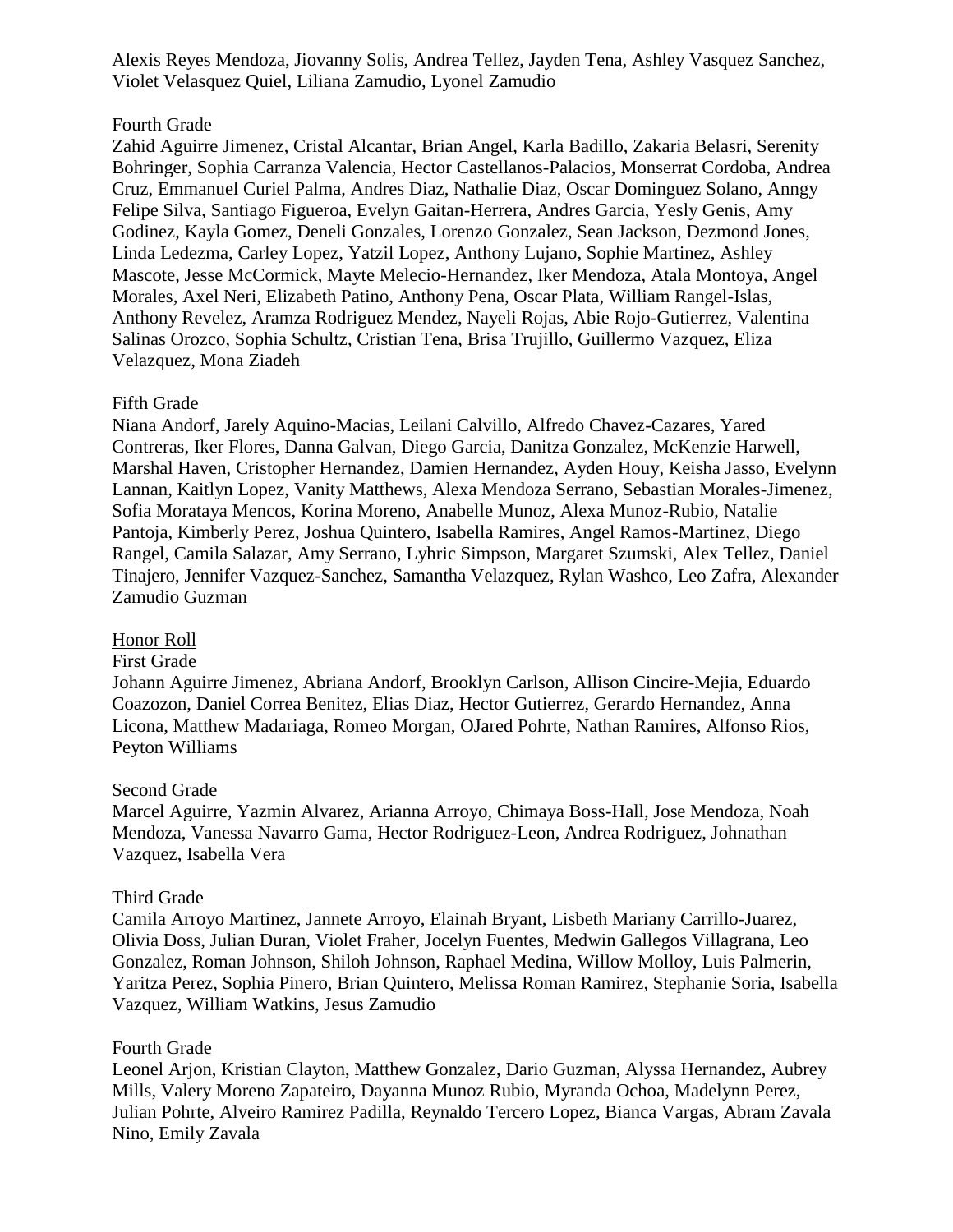## Fifth Grade

Jesus Barajas Melendez, Raul Barraza, Sarahi Burgos, Leslie Chavez Guerra, Brandon Cisneros Garcia, Dustin Cornejo-Garcia, Ethan Crawford, Dominick Escobedo, Alex Flores, Emma Garcia, Maria Gonzalez Garcia, Camila Hernandez, Brianna Inchaurriga, Emiliano Jimenez, Alana Mendoza, Emily Ramirez, Maria Rodriguez-Rosillo, Alan Salinas, Nehemiah Yarbrough

#### **DIRKSEN JUNIOR HIGH**

## High Honor Roll

#### Sixth Grade

Melissa Arreguin, Jayden Baker, Christopher Banda, Antuonne Belk, Roiatti Botendu, Jax Bryant, La'Taurus Burnett, Alexander Calderon, Cristian Camargo, Fernanda Campos, Nehemiah Emmanuel Canete, Brandon Carbajal, Cassidee Cartwright, Miranda Casillas, Jocelyn Cepeda, Robert Chavez, Alondra Chavez Vega, Yoselin Corona, Brandon Dahleiden, Brandon Dawson, Eduardo Delgado Valente, Daniel Diaz, Anna Diaz Mejia, Cheyenne Drapak-Legg, Amyiah Edwards, Delilah Edwards, Kusaie Eid, Trsitan Ellis, Lyla Eschbach, Oscar Ferro, Tony Fiscal, Travis Frantz, Alexander Garcia, Giselle Gomez, Fernando Gonzalez, Cytlalie Guevara, Victor Guzman, Giselle Harper, Jasper Harper, Mariah Hernandez, Alexis Hernandez Rosales, Layla Herrington, Suzuna Hosey, Benjamin Howard, Javian Jaramillo, Amir Jefferies, Valeria Jimenez Vargas, Jamar Johnson, Talon Johnson, Jordan Jones, Sadayia Jones, Chase Kacynski, Jaiden Lemke, Diego Lopez, Maria Martinez Ballesteros, Maria Mascote, Isabella Mauricio, Meadow McMahon, Camila Melero, Angelo Montenegro, Saraiah Moore, Jocelyn Morales, Aaliyah Nava, Jimena Nava, Raul Nolasco, Isiah Olbera, Sophia Ortiz, Timera Perteet, Jay'Vion Pinnick, Matthew Ramirez, Yanely Real, De'Andre Redmond, Francisco Robles, Dahlila Rodriguez, Layla Rodriguez, Melanie Rodriguez, Nakeima Rodriguez, Osvaldo Rodriguez, Yaretzi Rodriguez, Alexi Slussar, Juliana Solis, Davon Spearman, Amy Tavares-Martinez, Bri Anna Thomas, Melani Tua-Link, Vincent Velasquez, Saniyah Walker, Tonia Weedman, Eiliseo Zamudio

## Seventh Grade

Giselle Alcaraz, Sophia Avila, Andrea Avila, Evelyn Barragan Martinez, Daniel Barrios, Adam Beltran, Tamera Blalock, Annaliese Bluth, Devon Brewer-Lowe, Lili Castaneda, Adriana Chavez Vega, Jayden Chilaca, Amber Cisneros, Cristian Cornejo, Silvino Cuevas, Jenesis Davis, Ahmad Eid, River Fletcher, Kimberly Garcia, Jordan Gipson, Jaslynn Hawkins, Jamya Johnson, Jeremiah Johnson, Addison Kennedy, Xavier Lenoir, Ximena Lopez, Isac Lozano, Julian McBride, Gaven Miranda, Laron Mitchell, Alaya Mitchell, Yoselin Monroy, Riley Moon, Eduardo Morales, Ruben Moreno, Haillie Nance, Kamari Nichols, Theodore ONeal, Karlo Pena Trejo, Evelyne Perez-Bedolla, Christian Razo, Sawyer Rickerd, Christopher Riley, Shantel Rivera, Natalia Rojas, Jayden Ross, Keyli Ruiz, Valerie Ruiz Flores, Nancy Sahagun, Danajia Samuels, Jake Sanchez, Lucas Seabolt, Damiyjah Spearman, Michael Stokes, Delante Stribling, Jose Suarez, Cristian Trujillo, Isaiah Velasquez, Maye Villagomez, Yaira Villanueva, Diego Villasenor-Buitron, Kenyon Washington, Leslie Weekly, Alijah Weems, Andrew Wetsell, Christian Williams, Quintrel Williams, Ignacio Zacarias, Emmanuel Zamudio Baeza, Amy Zarate, Amia Zavala, Gissel Zavala

## Eighth Grade

Angela Beatriz, Emma Becker, Anysha Berry, Jorge Bonilla, Giovanni Buchelly, Christian Cardenas, Mia Cardenas, Stephanie Cruz, Mayrin Diaz, Mia Diaz, Jaylah Dillon, Montserrat Gabriel Aguilera, Fabian Garcia, Vennus Garcia, Gerardo Gonzalez, ShyAwnna Green, NaJae Greene, Yeilian Guerrero, Angel Guevara, Alexis Guzman, Luis Guzman, Nicholas Hicks, Aaliyah Hudson, Ka'miah Huffman, Neveya Ibarra, Evelin Jimenez, Izabella Lara, Ozziel Lara, Mason, Lipuma, Omar Lopez, Daniela Macias, Kayla Martinez, Jessica Martinez, Roman Martinez, Melina Martinez, Aiden Mendoza, Lorenzo Oquendo, Martin Padilla, Diya Patel, Austin Robinson, Katherine Romo, Camila Ruiz, Alan Salas, Rylenn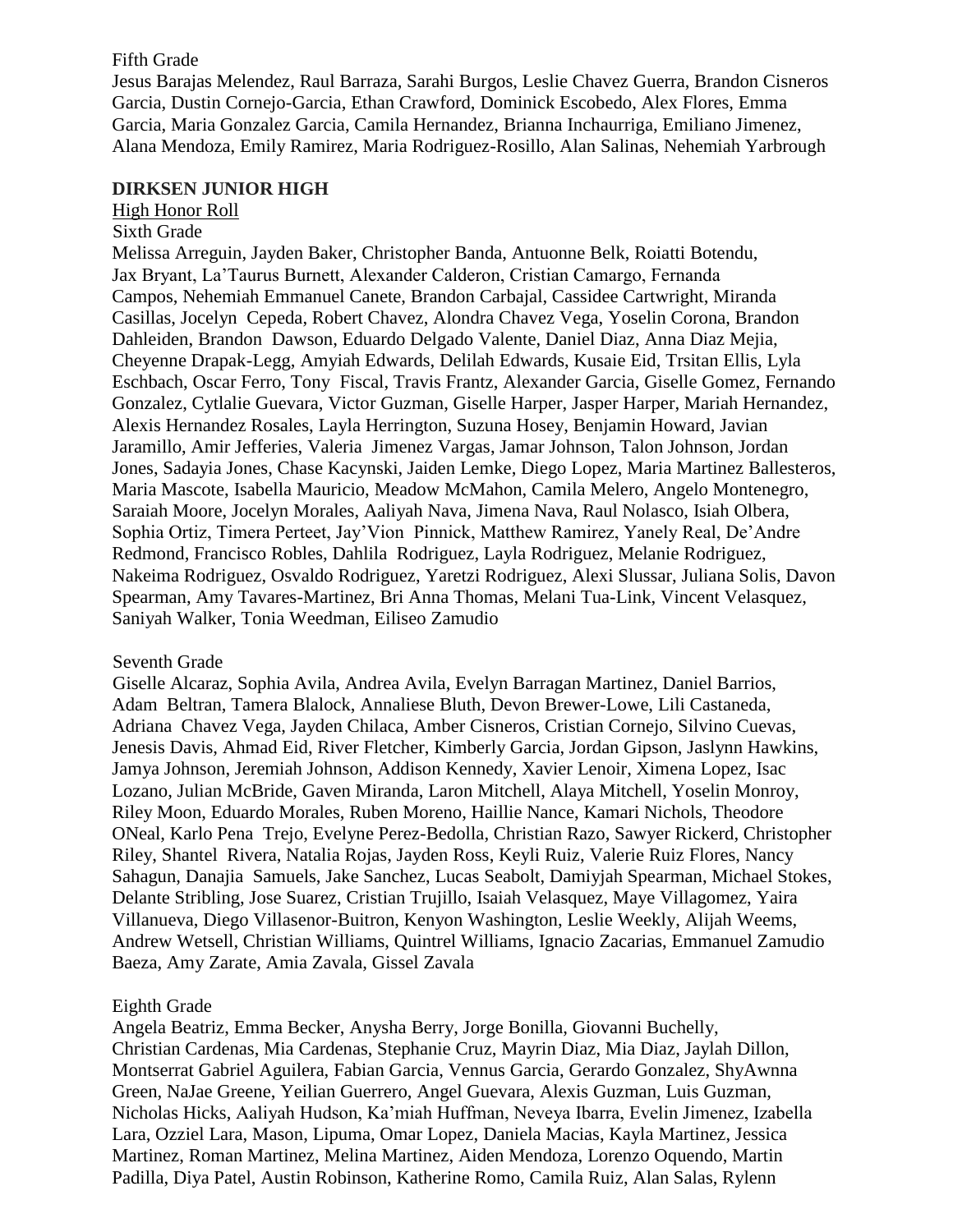Sanchez, Marjorie Llonores Santos, Laura Segura, Ajaj Thomas, Jazmin Trujillo, Chloe VanNess, Hayley Vazquez

## Honor Roll

## Sixth Grade

Jizelle Alcantar, Nathan Ariagno, Ciara Barnes, Zuleyka Barron, Jocelyn Chiguil, Yanitza Cruz, Israel Davis, Makayla Deininger, Amy Diaz-Ramirez, Axel Duenez, Kayala Ferguson, Armani Fox, Arath Garcia, Julian Garcia, Laisha Garcia de Jesus, Isaiah Gipson, Frida Gonzalez Garcia, Brooklynn Hayes, Joseph Hudson, Isabella Martinez, Francisco Ortiz, Jordynn Poke, Rudy Reyes, Allysson Ruiz urias, Bre'Nya Shaw, Amiya Ulmer, Jocelyne Valencia, Damarion Veasy, Shamara Watkins, Mariah Wicks, Robert Wonnell, Jeffrey Woods, N'Marion Yarbrough, Alycea Young, Lezleah Zacarias, Yesenia Zamudio

## Seventh Grade

Alexander Aguilar, Jazlene Alcantar, Marlaija Alexander, Mario Azamar Cardenas, Jocelyn Bacino-Escareno, Marcos Bedolla, Justin Bradford, Jahmille Burgin, Edward Casillas, Ivanna Castellanos, Adelina Cepeda, Edwin Cervantes Martinez, Marilyn Chavez, Melanie, Chavez Guerra, Xavier Clinton, Alexander Contreras, Estrella Cruz-Barrera, Faith Davis, My'Son Davis, Tyler Deininger, Josef Esteban Damian, Sophia Fajardo, Jmoni Fleming-Plane, Elizabeth Garcia, Jackquel Gonzalez, Maricela Gracia, Nasir Greene, Maia James, Khouri Johnson, Marie Killeen, Jamirah Lemon, Valeria Mariscal, Alexander Martinez, Karyna Martinez, Mariana Martinez, John Matlock, Janyla McGee, Coby Moody, Jose Nieto Roa, Alana Pena, Emmanuel Ramos, Asher Roderick, Cynthia Rojas, Daniel Sigala, Angelica Stokes, RiHanna Stokes, Julian Suarez, Julio Toledo Lopez, April Vaksdal, Hailee VanNess, Myasia White, Madison Wingerter, Alizea Yarbrough, Jeffrey Zaca-Meyo

#### Eighth Grade

Diana Arenas-Salas, Laylah Bedolla, Dorian Bryant, Diana Carmona, Alonso Carranza Molina, Aaryn Clayton, Brooklynn Conway, Tania Dawson, Alex Dominguez, Alexander Garcia, Luis Garnica, Christopher Gonzalez, Daisy Guardiola, Ashlee Guzman, Kathleen Hernandez, Kaleb Hunter, Jalen Johnson, Seianna Lozano, Lawson Luangsomkham, Diego Luna, Enajae McDaniel, James Monk, Giovani Montes De Oca, Breanie Murphy, Jada Parks, Rafael Perez, Timea Perteet, Liliana Reyes, Amurabi Salazar, Wendy Salinas, Delilah Santiago, Kevin Santiago, Alma Silva-Davis, Amirah Smith, Torrionna Smith, Jaimy Solorzono, Adolfo Vargas, Damarlin Walker, Makinsey Whitmore, Ella Woolcock

## **EISENHOWER ACADEMY**

## High Honor Roll

#### Third Grade

Elijah Abrams, Avery Adler, Karla Bautista, Jenesis Brooks, Dasia Charp, Ella Chinderle, Juan Donoso Rivera, Ariel Garcia, Savannah Garcia, Victoria Gonzalez, Emanuel Greene, Arely Gutierrez, Kaleb Hartley, Henry Jensen, Alexander Kourtidis, Jonathan Landeros, William Leonard, Evan Lopez, Kayleigh Martin, Valerie Mejia, Emma Millette-Swan, Kimberly Mora, Adam Ortiz, Alexa Padilla, Noah Palacios Izquierdo, Israel Rosario, Lionel Salazar, Giselle San Juan, Charlotte Scovel, Major Simmons, Paul Summers, Eleanor Torres, Eruviel Ulloa

## Fourth Grade

Zoie Adler, Eduardo Andres, Liliana Balderas, Jackeline Barba, Kason Bluth, Harmony Campbell, Stella Carpio, Diyala Eid, Emily Feit, Leilani Flores, Ivan Gonzalez, Liam Hill, Knox Hazdra, Maci Helenhouse, Emily Hill, E'Niyah Hill, Maxwell Humann, Claudia James, Atom Jones, Mason Justice, Olivia Kapellas, Alexander Mora, Vanessa Morales, Stella Nawrot, Marlene Ontiveros, Isabella Padilla, Lucie Peddycoart, Rubi Rodriguez, Morgan Thomas, Adelyn Urbanczyk, Liliana Vera, Esteban Villanueva, Leigha Winfield, Julia Yanchick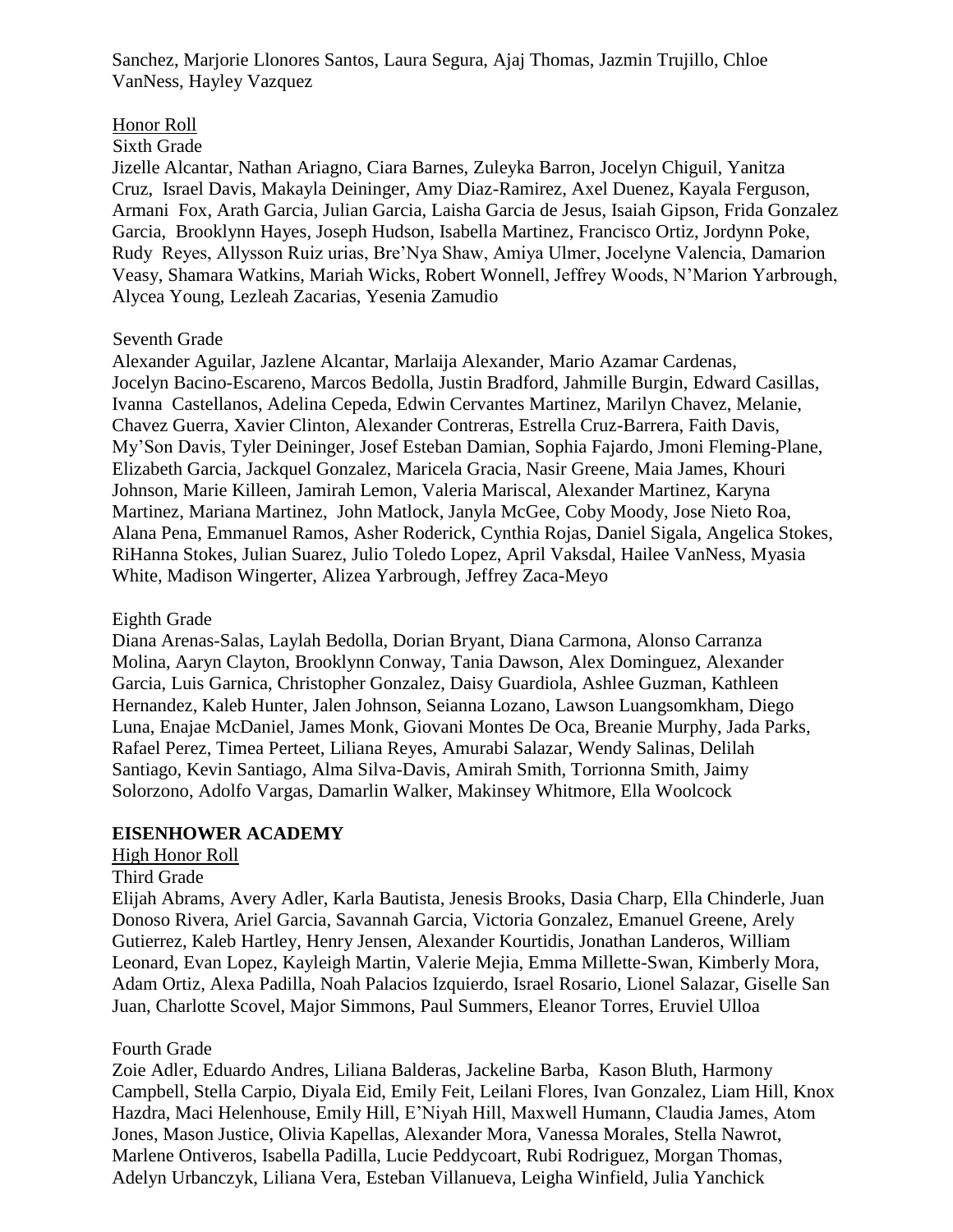## Fifth Grade

Adriel Aguilar, Fernanda Ambriz, Maritza Bautista, Jonas Bias, Jada Brown, Stephanie Butler, Connor Chamblee, Angel Cortez, Samantha Del Rio, Genessis Diaz, Vivianna Durham, Layth Eid, Jared Juarez, Isaac Leonard, Carolina Liceaga, Venus Lopez Hermosillo, Saralyn Merritt, Cayleigh Moore, Isaly Rivera, Mary Alice Rose, Yaitza Sandoval, Bella Semplinski, Anthony Siracusa, Camila Zavala, Isaac Zavala

Honor Roll Third Grade Madison Chase, Jayden Guzman, Amani Montoya-Petty, Brooklyn Porter, Dakari Smith, Isabella Torres

#### Fourth Grade

Alonso Anguiano, Rafael Avila, Willow Bahlmann, Lila Caven, Julian Contreras, Janessa Fuentes, April Likovic, Diyanira Lozano, Evanyse Ortega, Juliana Ramirez, Noelani Rodriguez, James Smith, Hailey Winbun, Anastasia Winkle

#### Fifth Grade

Tessa Cole, Rebecca Conley, Jayla Finch, Aaliyah Gates, Isla Koplinski, Dereon Morgan, Alexander Ramirez, Nasir Al Din Smith

## **FARRAGUT ELEMENTARY**

High Honor Roll

Third Grade

Dominick Conejo, Danyeli Cruz-Escobedo, Tyshawn Dean, Caylee Dennis, Makyla Fareed, Raedel Figueroa, Eliza Flores, Au'leah Griffin, Camila Hernandez, Dy'laun Holmes, Brianna Ibarra, Jocelyn Lipuma, Marcelo Maldonado, Eli Mau, Sarai McIntyre, Nathaly Ortiz, Eliant Palacios, Giovanni Quiroz Udave, Zariah Robinson, Tamir Rodgers, Tabias Sheppard, Sarahy Siqueira Rojas, Marisol Valdez Lopez, Caleigh Wheeler

#### Fourth Grade

Jesus Cahue, Rebecca Cortez, Satzuki Escobedo, Bruno Garcia, Kharmella Lindsey, Aliyiah Medeiros, Laionna Morgan, Rachel Ochoa, Yamilett Ortiz, Isabella Reyes, Jerry Robinson, Brandon Ruiz, Janae Silas, Maurice Terry, Lyric Toste, Imani Williams, Camila Zamudio

## Fifth Grade

Jayden Adams, Jaden Andrade, Edwin Beatriz, Alexander Contreras, Neveah Diaz, Dante Godina, Arora Gurley, Belle Gurley, Alexander Guzman, Esmeralda Hernandez, Diane King, Kennith Lollino, Henry Lopez Dominguez, Angel Luciano, Destiny Meza, Sophia Munoz, Jayden Nelson Danaher, Lesly Neri Linares, Mario Orozco, Darnasia Parrish, Julian Perez Lopez, Adalina Quiroz, Carlos Ramirez Patino, Kevin Saenz Lata, Jank Carlos Sanchez, Rylan Sepper, Jalen Smith, Michael Tate, Camila Valadez, Israel Valencia, Chloe Wilm

## Honor Roll

Third Grade

Abel De Nieuwe, Tae'Shawn Gordon, Caydens Gurley, Crystal Mooney, Robert Ortega, Charles Price, Emilio Sandoval, Montgomery Sawyer, Myah Sawyer, Lashae Taylor Abdullah, Destini Wardell

Fourth Grade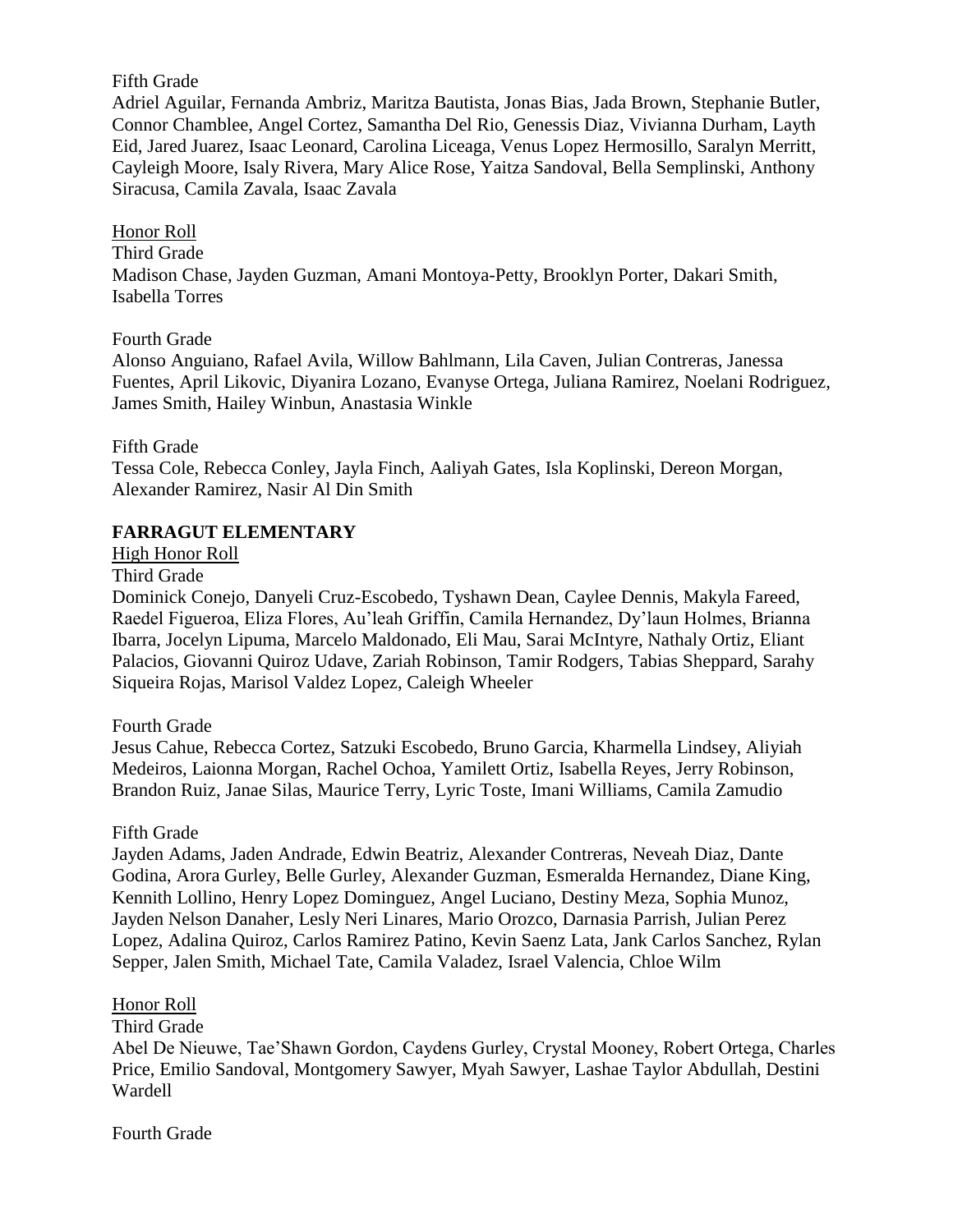Cameron Barefield, Markel Brown, Juan Cornejo, Brandon Enriquez, Janelle Figueroa, Vincent Findlay, Daniela Florero Reyes, Dy'Myah Holmes, Mark Johnson, Ayoni Lanier, Esmee Lopez, Ashlynn Ventura, Jaden Wallace, Jissell Zavala

#### Fifth Grade

Aleyah Adams, Tamyah Dean, Alivia Escareno, James Johnson, Jasmine Jones, Ny'Onna Lucky, Yeralyn Ochoa, Valerie Recendez, Yiannis Sakitjakis Boyle, Neveah Spells, Michael Taylor, Stephanie Torres Marin

#### **GOMPERS JUNIOR HIGH**

#### High Honor Roll

#### Sixth Grade

Shaila Aguirre, Perla Alarcon, Melanie Almendariz, Alanis Ballin, Savannah Cambron, Brissa Cerrillo, Yareli Cervantes, Victoria Choncoa, Aurora Cisneros Guzman, Charleigh Coley, Maximiliano Cortez, Valeria Damian, Madelyn Diaz, Zoe Diaz Paredes, Sofia Duran Gonzalez, Isamara Figueroa Ruiz, Peter Flores Benitez, Destini Gonzalez, Mildred Gutierrez, Camila Gutierrez, Saray Hernandez, Jonathan Herrera, Xavier Leon Hernandez, Manuel Lopez, Norma Lopez Cabrera, Priscilla Lozano, Julian Manzo, Fabian Martinez, Cristina Mejia, Naomy Mendoza, Nayeli Moran, Miranda Palmerin, Rut Palmerin Alvarado, Anthony Patino, Alejandro Quintero Sanchez, Aleina Raya, Gabriella Reyes, Edgar Rios, Abrey Robinson, Nicole Rojas, Aiden Schmidt, Natalie Serna, Cristopher Serrano, Tatiana Serrano, Sophia Sotelo, Jocelyn Sotelo-Cepeda, Brenda Tinajero, Valeria Ulloa, Marixa Valdes Pichardo, Jonathan Vivero Braiden White, Sanaa Williams

#### Seventh Grade

Stephani Alvarez Hernandez, Nancy Arias, Natalie Barrera, Cornell Bass, Alexander Calderon, Madelyn Curry, Jose Diaz, Alfonso Duenez, Sebastian Duque, Marely Flores, Cristian Gutierrez, Fernando Lara-Gallegos, Roberto Lopez, Jocelyn Lozano, Genesis Luna, Alexa Magana, Rudy Maldonado, Melody Martinez, Denise Martinez, Armando Martinez-Gonzalez, Charles Mitchell, Fernando Mora-Hernandez, Emily Pina, Fatima Ramirez, Alondra Reyes, Maria Rodriguez, Angel Ruiz, Jesus Ruiz, Patricia Sanchez, Ashley Subias, Josiah Sutton, Bryan Vazquez, Kevin Vera Bautista

#### Eighth Grade

Yani Alarcon, Evelyn Andrade, Zirley Anzures, Carlos Arellano Murillo, Fabian Barragan, Emmanuel Beltran Armenta, Andrew Briceno, Liliana Caballero, David Calderon, Diego Camargo, Danielys Carrasquero Suarez, Kristian Carrero Concepcion, Fernando Castro Favia, Angel Chacon, Yesica Chaparro, Sebastian Chavez Barrera, Adriana Faria, Danny Ferrer, Miriam Gaytan, Eleazar Gonzalez, Saul Gonzalez Perez, Leonardo Guzman, Jecari Hamilton, Hellyne Hammer, Cristofer Hernandez, Brianna Hernandez, Adrian Hernandez, Mychal Ingles, Jacklyn Jacobo, Derrell Jones, Linda Juarez Bautista, Jazmin Lopez, EmilyMacias-Macias, Zuleyma Martinez, Jasmine Martinez, Katherine Maximo Martinez, Ana Mojica Martinez, Evelin Montalvo Palafox, Oyuki Montero, David Navarro, Jocelin Olaya, Diana Olivares Villa, Christopher Olvera, Ashley Ponce Martinez, Edward Rebollar, Jorge Rios, Osvaldo Rizo, Romeo Rojas, Leticia Sanchez, Keisy Sanchez Robles, Sergio Sandoval, America Suarez, Darlyn Ulloa Martin, Francis Urias, Jennifer Villa, Daniela Zamudio Lopez

## Honor Roll

#### Sixth Grade

Johan Aguilera, Priscila Aldaco, Giovany Alvarez, Anjelina Arroyo, Destiny Autman, Maritza Bibian, Olivia Calderon, Graciana Carreno, Dyarrei Caruth, Marfelia Castillo Jacobo, Isadora Clemente-Sanchez, Daniel Contreras, David Cornejo Torres, Caroline De lira, Antonio Diaz,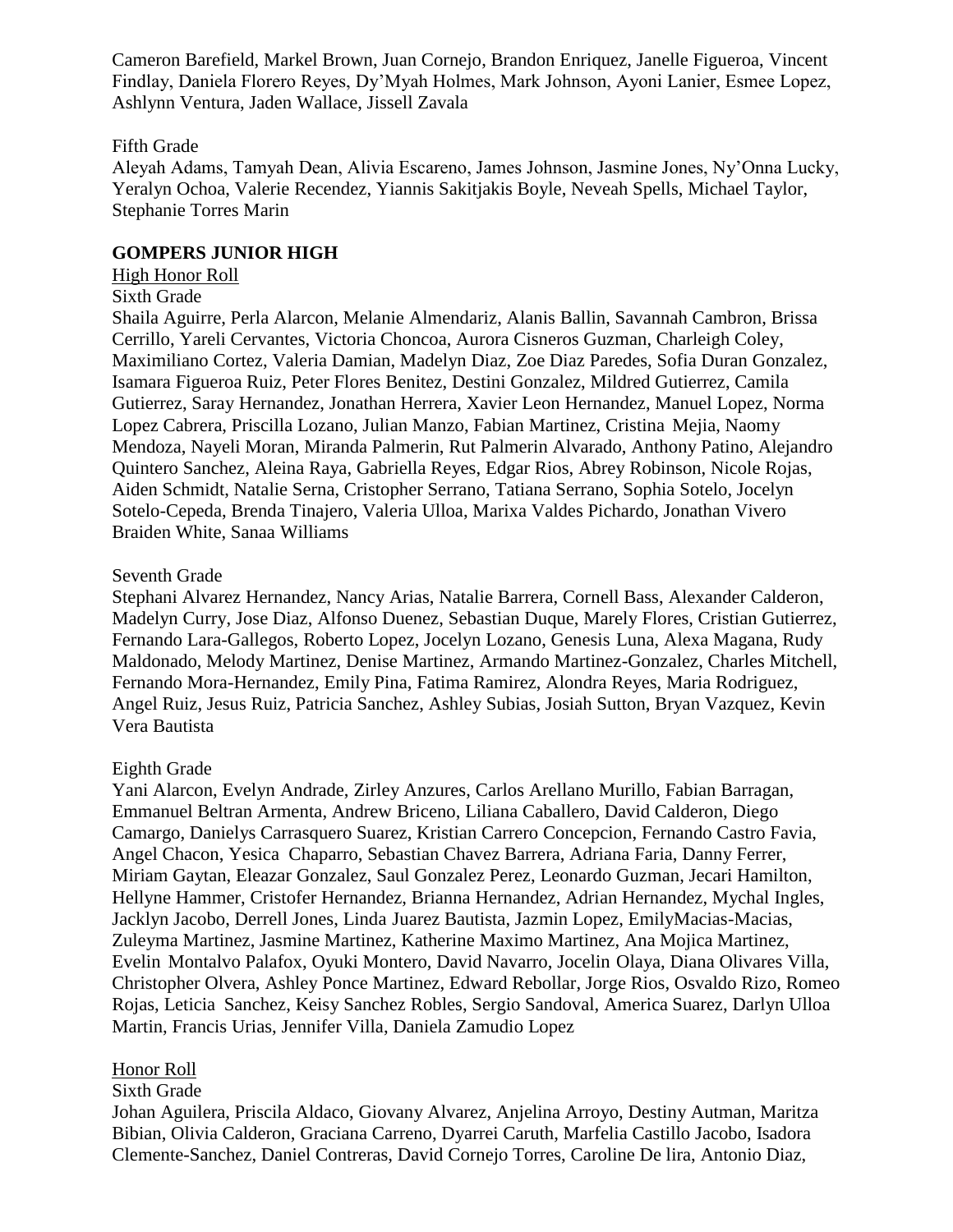Isaac Diaz, Breanna Diaz Zavala, Brianna Esquivel Pacindo, Kevin Garcia Abonce, Danna Gaytan, LeMiyah Hall, Sherlyn Jasso Garcia, Matthew Kent, Zoey Keys, Johanna Landeros, Estefany Lara Rojas, MaLaYah Marble, Christopher Mejia, Melanie Mendoza, Mariana Mendoza Ramirez, Amy Miranda Reyes, Kevin Murillo, Keitlynn Nambo, Nathalia Nunez Eduardo Nunez, Ariana Ovalle Ariza, Sofia Patino, Giselle Paz Flores, Isabel Perez, Joshue Perez, Sharon Pineda Garcia, Bayron Ramirez, Anaya Raya, Genesis Reyes, Reyna Rivera, Luis Rodriguez, Melanie Rodriguez Gonzalez, Edgar Ruiz Orozco, Bryana Sanchez, Luna Sanchez Cuevas, Jesus Valle-Meza, Hector Vasquez Henriquez, Henry Vaughn, Janicemar Velazquez

#### Seventh Grade

CinthiaAlvarado, Emmily Alvarez, Violeta Antonio, Lindsey Arciniega Ramirez, Eliana Bowers, Bianca Calderon, Alexis Calderon Aguilera, Angel Castillo Jacobo, Denisha Cotton, Leo Cuevas, Gabrielle Dean, Alison Diaz Cisneros, Albert Farfan, Jayden Galdikas, Juan Gamino, Ruendy Garcia Cruz, Maria Garcia Romero, Cherish Gibson, Erik Gonzalez, Lourdes Jimenez, Lily Kroiss, Michael Littlejohn, Caiylen Manigo, Kasandra Martinez, Fatima Mascote, Jonathan Mejia-Valencia, Margarito Mojica Martinez, Ximena Molano, Daisy Mora, Maria Ochoa, Afid Parraga Diaz, Natalya Reyes, Angel Reyes-Najera, Juan Rosales Villada, Davin Rosas, Ronaldo Sarabia Pineda, Layla Tinoco, Christopher Torres Mejia, Fernanda Trejo, Sharlyn Villagomez, Michael Villalobos, Ja'nayla Webb

#### Eighth Grade

Juan Alvarez, Ariadna Arciniega, Diego Arias, Natalie Arroyo, Brisamar Astorga, Morgan Barnes, Izabel Barrera, KarenBerumen Alamilla, Erykah Bogan-Patton, Ayna Brown, Diego Cisneros Guzman, Jayden Cruz, Meredith Diaz Sanchez, Axel Dionicio-Guzman, Teresita Fabian, Aldrin Fernandez Vasquez, Jazmin Garcia, Angel Gomez, Jasmin Gonzalez Guzman CitlalicGonzalez Meza, Amar Graham, Jamaul Gross, Jovanni Haleem, Ray Hernandez, Steve Hernandez, Emmanuel Hudson, Danna Iniguez Miranda, Madison King, Roberto Lara, Enrique Linares, Jaqueline Lopez, Kaira Lopez, Abril Lopez, Emmanuel Luna, Jose Magana Solis, Taya Mcgee, Juan Mendoza, Karina Murillo Ibarra, Sarai Navarro Bracho, Faustino Oropeza, Maria Ortiz, Rigo Ortiz, Erick Ortiz, Angie Palmerin, Jovanni Patino, Victoria Perez, Coleby Phillips, Fatima Ramirez, Azucena Ramirez Bernal, Casandra Reyes, Hugo Rivera Garcia, Juan Rodriguez, Adam Sanchez, Emelie Sanchez, Alexa Sandoval, Eulises Soto, Naomi Tapia, Sara Torres Diaz, Emili Turrubiartes, Juan Ulloa, Fatima Valadez Bolanos, Adrian Verdin Velazquez Luis Verduzco Mata, Mayra Vicencio, Stephanie Yepez, Luis Zamudio Rodriguez

#### **HUFFORD JUNIOR HIGH**

#### High Honor Roll

#### Sixth Grade

Galilea Acosta, Gisel Aguado, Araceli Aguilar, Rosaleigh Alday-Calderon, Isis Alonso Miranda, Julian Aragon, Justin Bennett, Mike Betancourt, Madilyn Bregar, Cincere Bryant, Mariana Cabrera Zavaleta, Argenis Cervantes, Genesis Chavez, Cristhian Chavez-Carrasco, Kumar Cniguil Cruz, Daphne Delgado, Chase Eskridge, Izabella Gallela, Kristopher Garcia, Christopher Garnett, Melanie Gebhardt, James Gledhill, Esbayde Gonzalez, Heavyn Harris, Kaylah Harris, Eusebio Hernandez, Kaycie Hester, Josi Hill, Alyssa Hughes, Aiden Hult, Chloe Jackson, Elijah Jankosky, Olivia Kaufman, Jiselle Kelly, Annabella Lazaro, Eliza Ledezma, Cayden Leist, Jack Loomis, Cadence Lovett, Timothy Mims, Luvenia Mitchell, William Molander, Valeria Molina-Martinez, Yitzel Murillo, Brenda Navarro Gama, Elijah Nelson, Naw Paw, Elaina Pedrosa, Daniel Perez, Layton Piechocinski, Autumn Powell, Angel Ramos, Luis Ramos, Alexandra Ramos Serrano, Niyonna Reddington, Yasmin Rizo, Giovanny Rodriguez, Vanesa Rodriguez, Caleb Rogers, Mya Saadeh, Edwin Saenz, Xareni Salazar, Gabriela Sanchez, Dylan Sanchez Contreras, Aurora Scott, Evan Sefcik, Sofia Talarico, Isaiah Tapia, Ruth Triminio-Quintanilla, Kylie Tyus, Grace Vanderhyden, Aiden Wheeler, Christian Zavala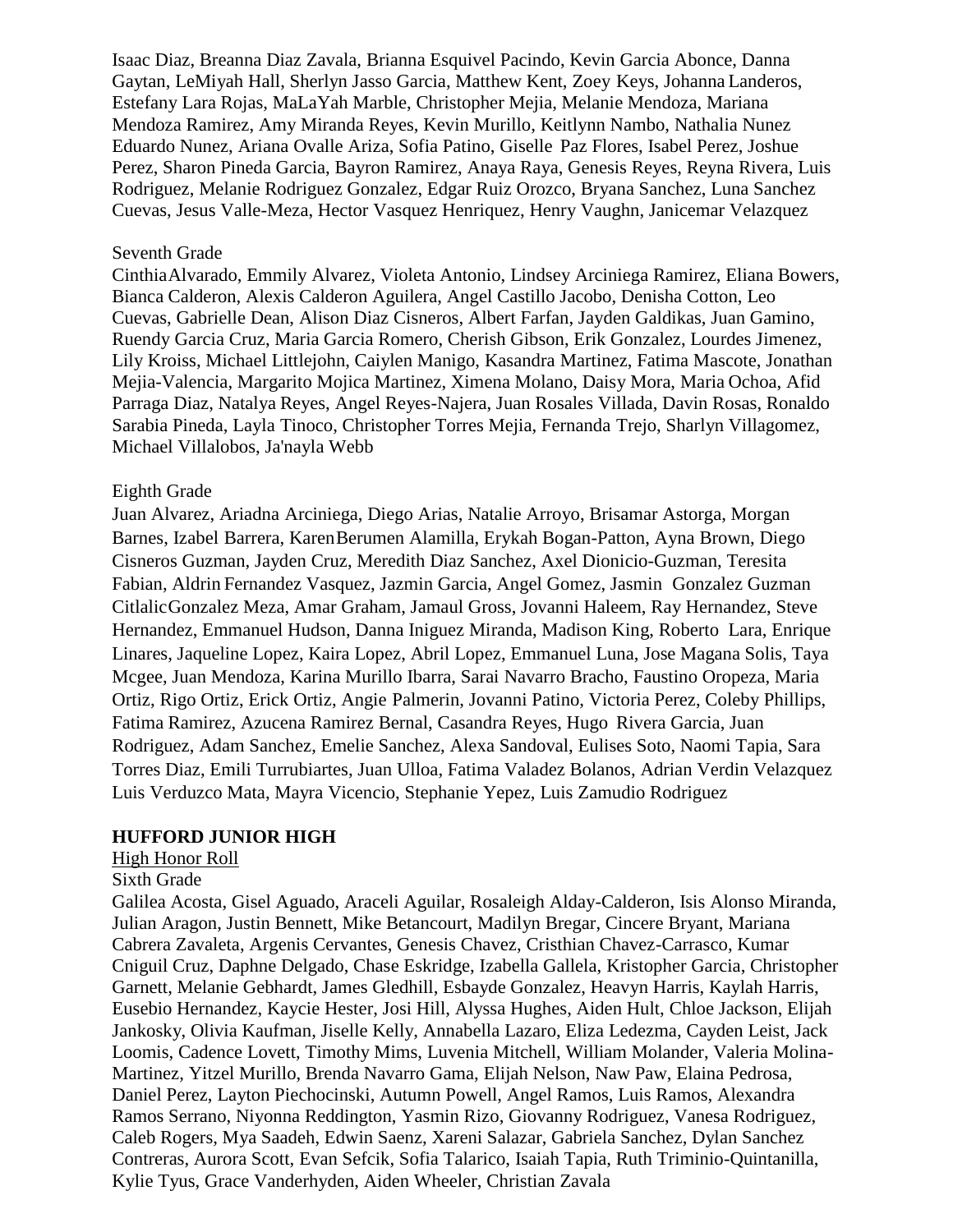## Seventh Grade

DeAngelo Adams, Omar Aguirre Xavier Aguirre Jimenez, Victoria Alday, David Alvarez, Michael Ardaugh, Stephanie Arias, Sol Barragan, Omar Beltran, Gianna Bennett, Edgar Calderon-Ariza, Boni Cardenas, Julie Castillo, Armando Cincire, Kamiyah Combs-Stainback, Marvin Combs-Stainback, Nathan Crawford, Elizabeth Cuellar-Vera, Caleb Dennis, Daniel Duenas Grande, Alissa Elliott, Damaya Ferguson, Elijah Flowers, Matthew Fonck, Rickkya French, Christian Gachupin, Valeria Gamino, Adrian Garcia, Marcos Genis, Addison Gibson, Aaliyah Gill, Presleigh Gleason, Aliana Gonzalez, Jovanny Gonzalez, Elijah Gray, Alexander Gutierrez, Delissa Gutierrez, Ka'Leia Harris, Isabella Hebrard-Flores, Talia Hernandez, Yarely Hernandez, Taylor Houston, Tristan Jackson, Yamilet Jimenez, Sadie Johnson, Cali Judd, Evan Kile, Liliana Ledezma, Kennya Lee, Evan Lesa, Mariana Lopez, Nataniael Lopez, Marianna Mack, Fernanda Martinez, Arely Medina, Erick Mejorada, Analyse Melendez, Jhonen Moore, Marison Mosquera, Faustina Ntiamoah, Jose Ochoa, Bryan Orozco, Jovany Ovalle, Brandon Ovalle Gonzalez, Lyric Owens, Christopher Palacios, Cristopher Palacios, Camila Pantoja, Jessica Pantoja, Lisa Patel, Adriel Perez Cortes, Gabriela Quintero Gamboa, Andrea Ramirez, Julian Ramirez, Edward Ramos, Paula Rangel, Ariana Razo, Hailey Reyes, Karla Rios, Destiny Rivera, Kevon Robinson, Maria Robles, Anali Rodriguez, Ethan Rodriguez, Lydiana Rodriguez, Josselyn Rojas, Brizeyda Santiago, Ian Santos, Sofia Saravia Avila, Laylah Shriley, Aniya Smith, Norman Sullivan, Tyler Swearingen, Zachary Taylor, Lukas Tolevski, Dilan Vasquez Sanchez, Jolianna Vences, Dominic Watts, Julian Zamudio, Karen Zamudio, Ernesto Zavala, Jastyn Zavala Nino, Jeremiah Zedler

#### Eighth Grade

Danny Aguirre, Gael Alcala, Blake Allocco, Abbygail Anderson, Felix Arcand, Alayna Ardaugh, Serenity Bennett, Logan Benson, Malena Bernal, Deriana Brown, Casandra Chavez, Xithlaly Cisneros Garcia, Analy Contreras, Ariadna Cornejo, Giovanni Davalos, Josue Esqueda, Cameron Flint, BreeAsia Foreman, Karlee Frausto, Dyanna Gama, Michael Garcia, Keziah Lau'che Gaston, Evan Gebhardt, LaNiya Gibson, Madelyn Gloodt, Mya Gonzalez, Daniel Gutierrez, Jocelyn Gutierrez, Kevin Gutierrez Gonzalez, Christopher Guzman, Melanie Guzman, Aiden Hadley, Emir Herrera Gonzalez, Yarel Jacobo, Hannah Jansen, Citlali Jimenez, Dajia Joachim, Lacey Johnson, Tequanae Johnson, Shiloh Kathol, Jeremy Lannan, Camila Leal, Jennyli Lopez, Francisco Martinez, Malia McCormick, Liliana Mejia, Izabella Mendez, Juan Mendoza, Merely Neri Linares, Valeria Ochoa, Magaly Ornelas, Alondra Orzco, Nayeli Ortiz, Karla Padilla Huerta, Kasandra Palmerin, Arielle Parker, Josue Pfrommer, Liliana Picicco, Layoni Pierce, Alejandra Pulido Maldonado, Mya Quiroz, Yahaira Ramirez, Akbal Ramos Zambada, Devin Rivera, Alyssa Rodriguez, Perla Rodriguez, Erika Saenz-Lata, Montserrat Salgado, Evaire Seneker, Jordan Shell, Ariel Smith, Miyah Sullivan, Nathan Torres, Stephanie Urbano, Aida Valdovinos, Leydi Vazquez, Justin Williams

#### Merit Honor Roll

#### Sixth Grade

Leah Aguilera, Erick Alvarez, Enrique Arias, Jena Bak, Noah Baranski, Markell Beck, Manuel Calderon, Stelia Camargo, Natalya Cano, Samuel Celis Segura, Jamareion Chestnut, Jayden Cisneros, Joseph Clifford, Darius Davis, Amaya De Jesus, Sariyah Devers, Jesus Dorantes Lopez, Ching Lam Clarence Du, Paradise Evans, Milagros Figueroa-Diaz, Kaylee Flores, Keniya Foster, Jaden Furtute, Kevin Gaines, Josiah Garcia, Djay Gonzalez, Amy Guzman, Lizette Guzman Pantoja, Morgan Henderson, Xiah Hernandez, Daniela Hernandez Zapot, Nariyah Hester, Jaylin Ingram, Jair Jaimes, A'Laiyah Jones, Rikku Juarez, Jayden Ledesma, Jacinto Loera, Jakeline Lopez, Jayden Lopez, Steven Lopez, Alexis Lopez-Vazquez, Maria Magana Gama, Alexa Martin, Felipe Mendoza, Jimena Meza Martinez, DaKari Moore, Maliyah Moreno, Nicole Palacios, Luke Pascual, Joselyn Ramirez, Julio Reyes, Melanie Rodriguez, Giselle Rojo, Daniel Rosario, Francisco Salcido Gutierrez, Humberto Salgado, Christopher Sanchez, Madison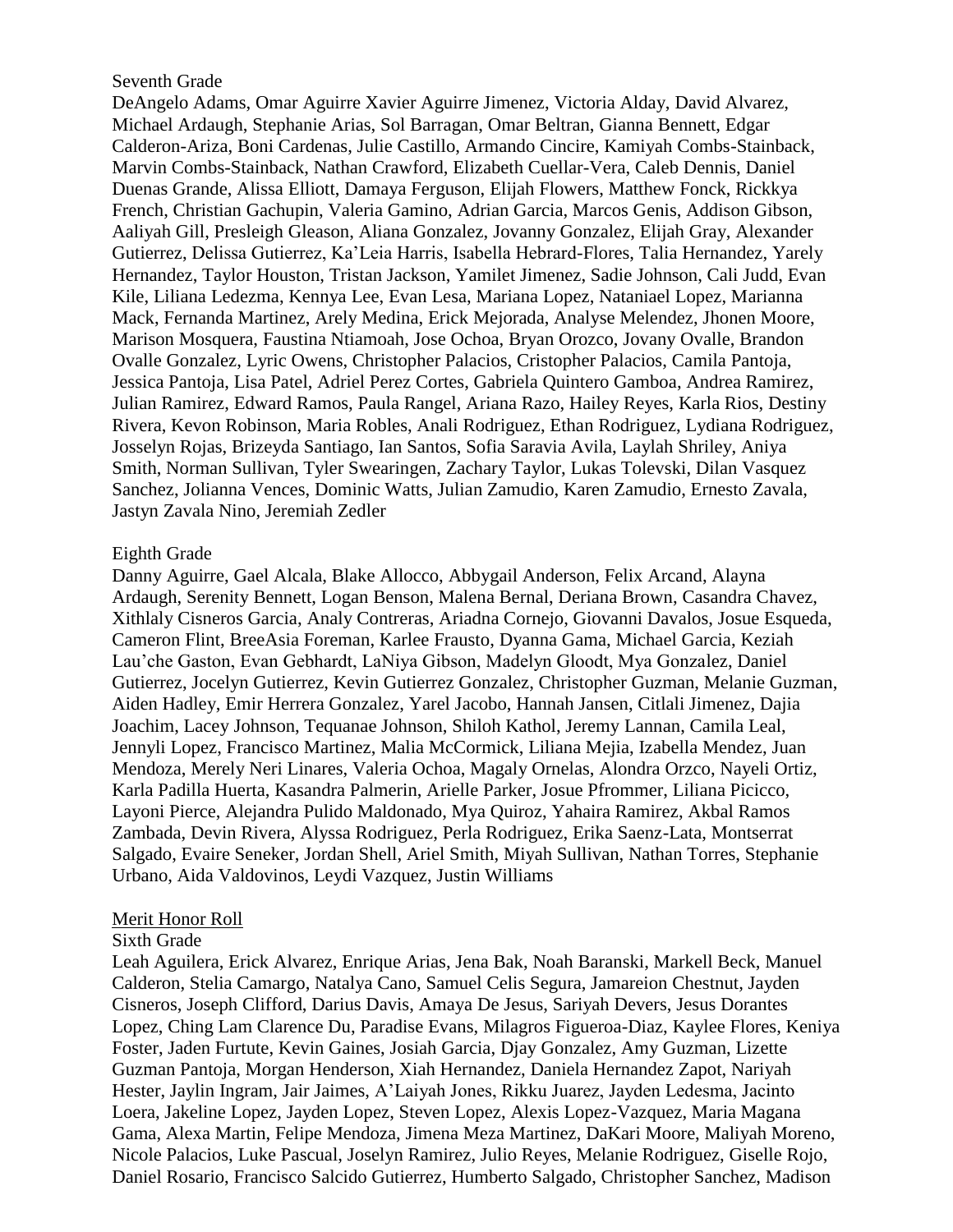Schultz, Stevie Seneker, Jazmin Servin, Isaiah Smith, Joshua Sontay, Tyler Tipler, Marissa Tirado, Jimena Urbano, Jocsan Vallejo, Erik Vargas, Courtney Veals, Daisy Viveros, Adyn Williams, Isaiah Youngblood

#### Seventh Grade

Sherilyn Andres, Jacob Balladares Perez, Joaquin Bennett, Amarion Bradley, Natali Casillas, Anthony Cisneros, Marco Cruz, Kimberly Cruz Espinoza, Jeremiah Cusimano-Ballard, Alan De La Mora, Jaslene Diaz, Arianne Elliot, Asia Evans, Beau Evans, Jamarri Fears, Valeria Figueroa, Julian Flores, Daniela Franco, Jesse Garcia, Jocelyn Garcia, Timothy Garmon, Adolfo Gomez, Abraham Gonzalez, Caylee Guerrero, Natalie Gutierrez, Nicholas Guzman, Carya Harsh, Khloe Hedrick, Xavier Hernandez-Borrego, Edgar Huizar, ZhaDore Hunter, Le'brea Johnson, Kristian Jordan, Antonio King, Romeo Lea, Aaliyah Lincoln, Sophia Lindsey, Anayeli Martinez, Mauro Martinez, Aiden Massaro, Angel Mauricio, Melina Mejorada, Kristopher Meloy, Daija Mirville, Jordan Moore, Juan Munoz, Miguel Murgo, Jasmine Murray, Angelique Nance, Trent Nowakowski, Brianna Perez Aguirre, Bryce Pilgrim, Natalie Pinero, Ja'Niyaa Pruitte, Isai Quinones, Jazmin Ramires, Nataly Ramirez, Nicholas Ramos, Sophia Rangel, Ronald Reed, Mariajose Resendiz Acosta, Jezlene Reyes, Aaliyah Rico, Ava Riemer, Antwone Robinson, Omar Rojas, Jacob Rosario, Mia Salgado, Leslie Sanchez, Yaniah Santos, Zion Shoemaker, Ayanna Solorzano, Joselin Tapia Zamudio, Arkeisher Taylor, Jazmine Tena, Sydney Thompson, GaVaughna Tucker, Maritza Ulloa, Taylor VanDyke, Abinaya Vargas, Brandon Velasquez Quiel, Raen Williamson, Eric Zamudio, Stephanie Zepeda, Jatzini Zurita Angeles

## Eighth Grade

LIzbeth Aguilar, Ariadne Aguirre, Noe Alday, Terraje Alexander, Kimberly Alvarez, Allyson Anderson, Diego Angel, Julie Aragon, Gabriella Arroyo, Gianna Arroyo, Jayden Babunovska-Bell, Aidan Baumgartner, Dejah Brown, Emmanuel Cabanas, Saleen Canales, Melina Cantu-Gutierrez, Devin Caruana, Josue Chavez, Marvin Combs-Stainback, Guadalupe Contreras, Justin Crawford, Jocelyn Dominguez, Arthur Drake, Alex Ferreyra, Bernal Fox, Gilberto Garcia, Omar Garcia, Tierra Gordon, Mariah Harrison, Abran Hernandez, Anais Hernandez, Carlos Hernandez, Carolina Hernandez, Yazmin Hernandez, Olivia Hill, Gisele Huizar, Spencer Irons, LeeAnn Jones, Christian King, Evion Lewis, Kevin Lozano, Tessia Martinez, Lilana Mena, Nyriah Moon, Clauzel Moutima, Brayan Munoz, Luis Munoz Acosta, Jason Owens, Elizabeth Pacheco, Joselin Pineda, Adam Rainford, Jaslyn Ramirez, Tiffany Reynolds, Isaiah Rodgers-Grady, Victor Rodriguez, Aidan Rutherford, Alyssa Salto, Destiny Sellers, Julloyd Silas, Jakyla Spells, Alianna Vazquez, Anthony Walker, Sha'nyah White, Michelle Zafra

## **THOMAS JEFFERSON ELEMENTARY**

#### High Honor Roll

#### Third Grade

Genesis Bazan, Kendra Bermudes, Leslie Blanco, Juliana Crowder, Owen Eskridge, Diego Garcia, Jazlin Franco, Ruby Godinez, Julissa Hernandez, Javion Horton, Xion Juarez, Kendrick King, Sayuki Lopez, Archer Martin, Leonel Mireles, Nicholas Ortiz, Samuel Rochacz, Maci Rogers, Landin Rowbottom, Jordan Sudberry, Mia Valenciano, Diona Vargas, Madison Webber, Hayden Williams, Maya Zambrano, Vianey Zavala

#### Fourth Grade

Zerahiah Allen, John Ardaugh, Rosidalmy Azcona Ventura, Ana Barbosa, Amy Camacho, Lorraine Cusimano, Haven De Jesus, Arianny Diaz-Hernandez, Aiden Gallagher, Marcus Hagger, Parker Hopkins, Riley Johnson, Devyn Skye Miranda, Karla Moran, Brielle Newell, Tucker Nosal, Avanti Peete, Noah Ramirez, Leilani Rodriguez, Jera'Moni Sims, Yaritza Tinajero, Destiny Tyus, Thomas Ugalde, Serenity Woodfork, Jonathan Zambrano, Mateo Zavala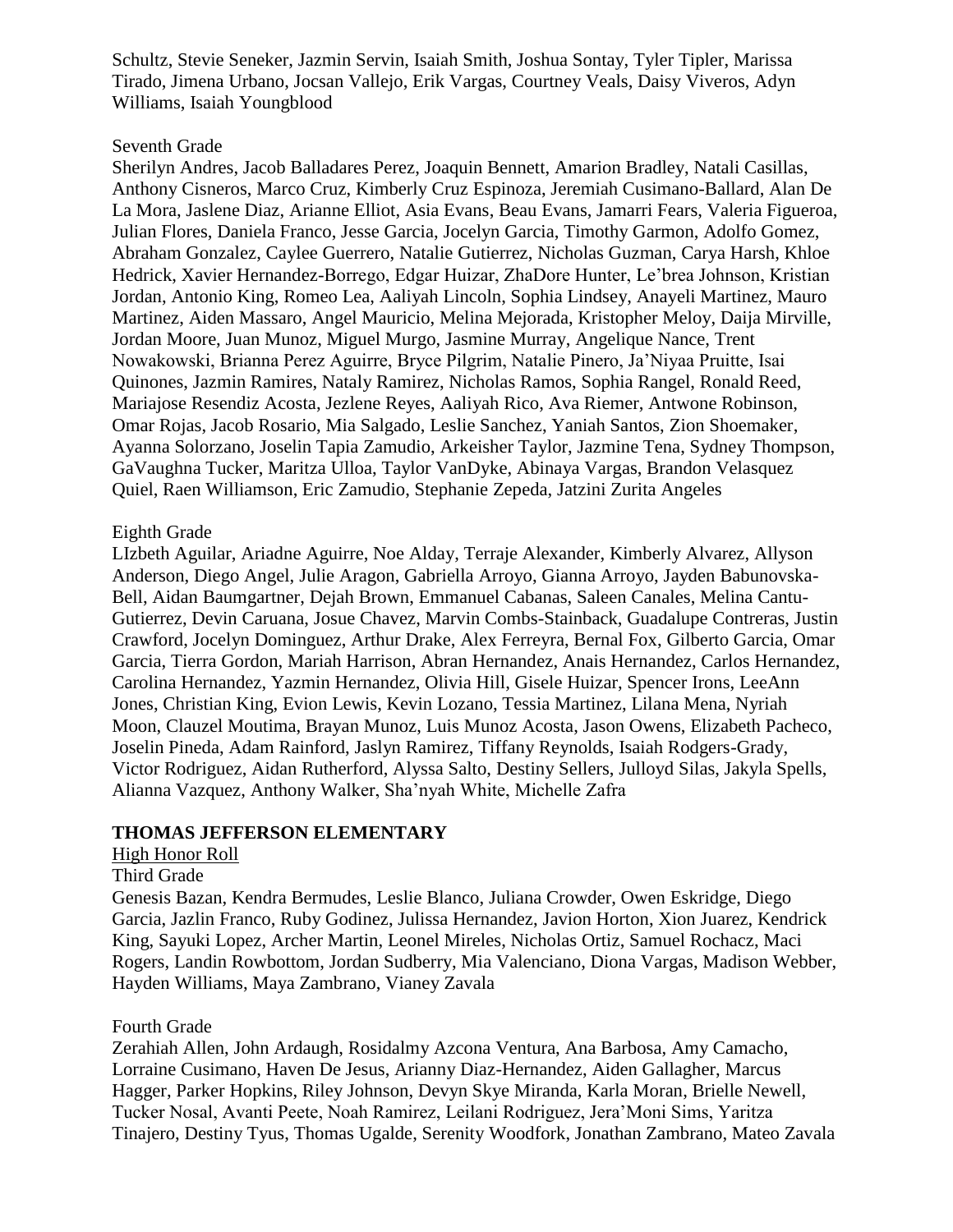Fifth Grade

Emma Allocco, Joseph Arteaga, Duncan Burgess, Yesamin Caballero, Sindy Godinez, Mariela Guzman Pantoja, Jeremiah JohnsonVentus Juarez, Natilee Lopez, Kelly Mangabhai, Roberto Meza Martinez, Santos Nino, Adriana Ovalle, Jokshuajoel Quinones Gonzalez, Daryian Ritter, David Sanchez, Nola Seneker, Alexandra Soland, Caleb Thomas, Yarel Tinajero, Jayden Torres-Flores, Kaylee Zepeda

Honor Roll Third Grade Kent Arellano, Leylani Rangel, De'asia Washington

Fourth Grade Daniel Duncan, Aileen Rico, Jase Ritter, Paullette Valdes

Fifth Grade

Vanessa Alvarado, Dorian Anders, Ariel Cage, Gino Colunga, Dylan Diaz, Julian Hernandez, Ava Keifer, Alisia King, Elijah King, Dayana Martinez, Sophielynn Miranda, Abbigail Montalvo, Jacob Tyus, Richard Watson

# **EDNA KEITH ELEMENTARY**

High Honor Roll

Third Grade

Sophia Betancourt, Jacob Elizalde, Caleb Escobar, Camila Gallegos, KaRena Hood, Quincy Hooks, Jada Kingsberry, Anastacia Kinney, Journee Knox, Mason Metcalf, Justyce Morris, Hailey Murphy, C Aliyah Nelson, Nasir Nobles, Mya'Leisha Reese, Jimena Reyes, Ta'Kyria Walker

Fourth Grade Yazaria Brathwaite, Sophia Diaz, Abdur Rahim Falaq, A'shia Hobbs

Fifth Grade

Nicole Aguilera, José Arriaga Subias, Angel Class, America Crayton, Andrew Delgado, Fernanda Dominguez, Allison Flores, Da'Jean Freemon, Dor'Jean Gant, Christopher Gonzalez, Macayla Hall, Ja'Bren Hunter, Aaliyah Iscandari, Drayden Leverette, Elizabeth Montoya, Diane Patiño, Natalia Sanchez, Andres Trujillo Salgado, Lazariah Williams

Honor Roll

Third Grade Rayah Armstrong, Nickolas Bowen, Ka'Myah Evans, NyAsia Fuller, Hailey Jeffers, Castor Petkus, Ashton Pringle, Izaiah Salazar, Joshua Thompson, Amar'e Tovar

Fourth Grade Zoe Zepeda

Fifth Grade David Aguilera, Jamorria Allen, Carmello Bailey, Jayden Brown, Ernest Currie, Syncere Hawkins, Dashuna Perdue, Jackeline Sanchez, Zariah Watkins

# **A.O. MARSHALL ELEMENTARY**

High Honor Roll Third Grade Angel Almaraz, Jaylynn Barrera, Alexander Cornejo-Murillo, Leonardo Delgado Alpizar, Donovan Diaz Paredes, Jose Garcia, Leonel Garcia, Kendra Gonzalez Enriquez, Kimberly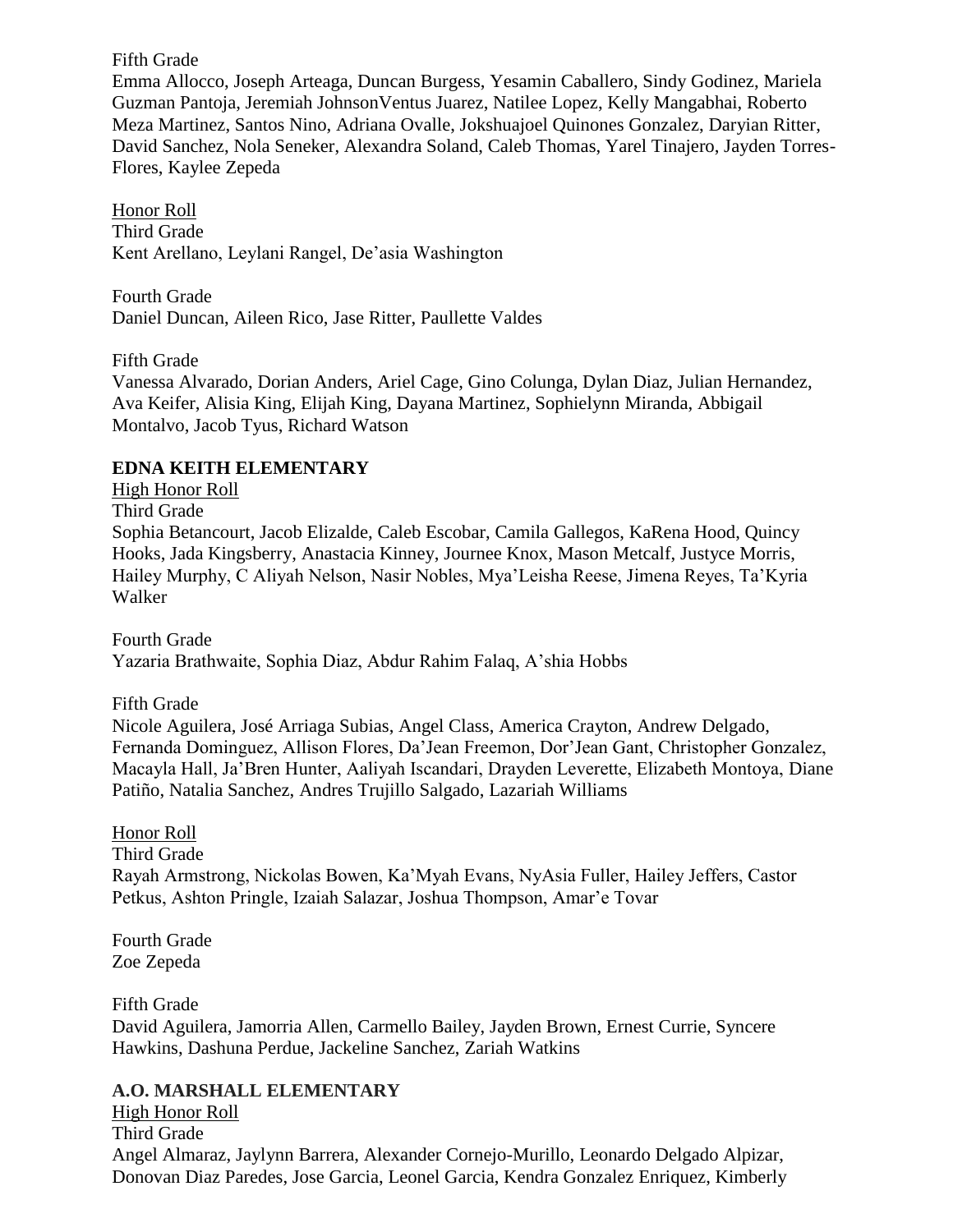Guerrero Mendiola, Mariana Guzman, Andrew Hernandez, Jesse Leon Hernandez, Julieta Lopez, Salvador Lopez, Jose Maldonado, Viktoria Morales, Alejandro Nataren, Pamela Ortiz, Xavier Ramirez, Paola Sanchez-Cervantes, Viviana Torres

## Fourth Grade

Paolo Fregoso Cuarenta, Jesus Gonzalez, Cornelio Hernandez Lara, Irving Hernandez, Yadihra Hernandez, Robert Jones, Yael Juarez, Alexandra Lopez Torres, Eduardo Lopez, Jesslyn Macias-Macias, Reyli Palacios, Matias Rosales Alvarado

## Fifth Grade

Leonora Alvarez, Raul Arrega, Liamsi Avila, Valentin Cornejo, Edgar Cornejo-Murrilo, Xiomara Cuevas Pizano, Jorge Davalos, Jocelyn Diaz, Erik Diaz-Zuniga, Valeria Esquivias, Juan Garcia Filoteo, Ximena Gonazlez, Javney Guerrero Mendiola, Andy Gutierrez, Emily Gutierrez, Daniel Hernandez, Logan Hernandez, Orlando Jimenez, Vanessa Lopez, Irely Martinez, Ozmar Ortiz, Citlali Osornio, Naomi Pina, Kevin Reyes Udave, Alexander Reyes, Joshua Reyes, Jocelyn Ruiz Martinez, Viviana Sandoval Gonzalez, Keyna Villa, Alejandra Zavala Gamez, Naomi Zavala Zamora

## Honor Roll

## Kindergarten

Nathan Aguilar Ortiz, Ailin Avila Martinez, Ricardo Arriaga, Valeria Bermudez, Fernandez Camacho Cisneros, Brianna Cisneros, Dahila Escutia, Emerick Flores, Lizeth Gaytan Moreno, Dayanara Hernandez, Mauricio Jimenez Vargas, Randi Lopez, Adriel Negrete-Mendoza, Jhoann Oloarte Lopez, Zuleika Ortiz, Annaketzali Perez, Any Quito Fula, Juan Quito Fula, Maria Rosas Centeno, Maximiliano Silva, Krystell Solorzano, Jozie Stone, Saulo Valdovinos, Mateo Vargas Calderon

## First Grade

Luis Aguilera, Emily Alcantar Aguilera, Natalia Beltran, Ashley Esteban-Garcia, Jacquelyn Gonzalez, Jenny Hernandez, Yatziri Hernandez-Vazquez, Malina Long, Yeyk Lopez Lopez, Mia Maldonado, Enrique Martinez, Nicole Martinez, Kamila Muniz, Kimberly Munoz Alpizar, Alejandra Ochoa Franco, Scarlett Riley, Emily Sandoval, Jose Subias, Alizah Valadez, Rossmary Vieyra

## Second Grade

Leslie Aguilar Ortiz, Emmanuel Amador, Amy Camacho, Jesse Dezee, Isabella Escobedo-Flores, Jamarr Lee, Enijah Mcglothen, Elena Ortiz, Jazyln Reyes, Viviana Reyes, Sofia Ruiz

## Third Grade

Sonny Aguilera, Damaris Alcantar, Cherish Bass, Jorgeluis Martinez Vazquez, Osmar Ochoa Sanchez, Kennsy Oloarte, Mathias Ossa Rendon, Angel Perez, Sherlyn Robles Rodriguez, Abigail Rosas Ramirez, Elianna Sutton, Emir Vences, Andrea Zamora

## Fourth Grade

Anthony Cerna, Aldo Duarte, Anthoni Ferreyra Alvarado, Lar'yiah Givan, Kevin Guerra, Ernesto Jimenez Cruz, Ayleen Terrazas, Liliana Torres, Oscar Trujano, Joselyne Valadez Bolanos, Oryanna Vega Gomez

## Fifth Grade

Cruz Aguilera, Jorge Barrera, Leonel Castillo, America Gaytan, Daniel Gonzalez Angel, Juan Hernandez, Samantha Hernandez, Kailyn Ortiz, Daniela Pacheco, Eduardo Rea, Rony Romero Valle, Adrian Rosas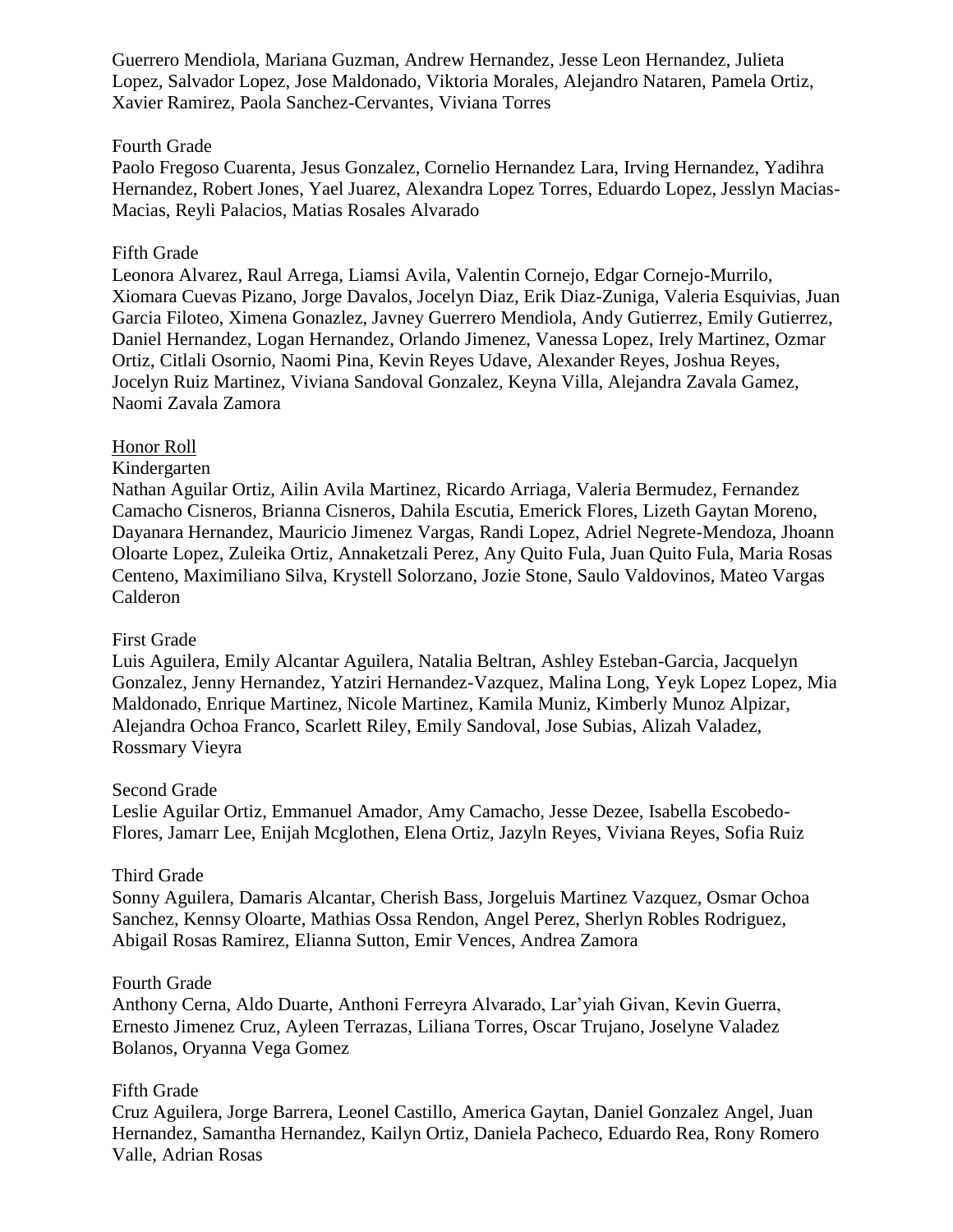## **PERSHING ELEMENTARY**

## High Honor Roll

#### Third Grade

Ayleen Aguilar, Mareyli Aguilar, Mateo Aguirre, Rahniya Boston, Imani Bracy, De'Ajea Calhoun, Jeremiah Campbell, Cahari Caples, Julian Casillas, Dylan Cervantes Martinez, Jackson Cockream, Edgar Delgado Valente, Nathan Drapak, Na'ryah Ellis, John Erzinger, Hannah Etheridge, Deegan Grisparis, Evelyn Guzman, Melany Guzman, Legend Jackson, Jace Jones, Nayilah Jules, Jordyn Laster, Daisy Leon, Kaleb Lindholm, Zoey Martin, Abigail Martinez, Israel Martinez, Lilliana Martinez, Christia McKnight, Katalina Moffett, Diego Monico, Juan Munoz De La Cruz, Julysa Nunez, Elise Parker, Forever Payton, Jovani Pineda, Lo'Rando Porter, Julian Quijano, Kendriel Quinones, Michael River Rodriguez, Arielle Rodriguez, Demaris Rodriguez, Janiyah Ross, Martin Santoyo, Brandon Shaw, Demari Stevenson, Tadyn Terry, Derek Tatro, Caitlyn Thiery, Emily Trejo, Valeria Velerio Zarate, Arianna Velasquez, Nathaly Velazquez, Shandon Weems, Masson Whitaker, Daedrian Woods

## Fourth Grade

Iliana Acevedo, Alejandro Aguilar, Arsenio Almazan, Daniela Arce, Cruz Arias, Jahaira Arreguin, Jaquelin Arreguin, Isabella Casillas, Angel Chavez, Elianna Durham, Aysheh Eid, Xomali Esteban, Stefan Garay-Garcia, Marley Green, Alexa Hernandez, Amiyah Lincoln, Uriel Lopez, Ylenia Lopez, Sofia Marquez, Aiden Melgoza, Alexa Nunez, Antonella Ortiz, Kataliyah Parron, Jamal Pringle, De'Laila Redmond, Aaliyah Robinson-Gomez, Alli Quigley, Alexander Salazar, Adelaide Sanchez, Ailin Solis, Juian Solis, Maya Tapia, Amyiah Williams,Tanaya Terry, Ariana Zavala

## Fifth Grade

Gerardo Avila, Isabella Baeza, Vanessa Cabrera, Alexander Castaneda, Brooklynn Chanda, Olivia Clayborn-Walker, Ximena Cruz, Te'Anna Ellis, Angelo Guzman, Leslie Medina, Carlos Morales, Javaris Northington, Jimena Ocampo, Jerry Patton, Katie Pineda, Darwin Pitts, Daisy Rodriguez, Liia Rojas, Angelo Santana, Cesar Salgado, Derrick Stevenson, Kylie Tolliver, Ryan Vickers, Peyton Warren, G'Leaya Williams

## Honor Roll

## Third Grade

Salvador Arroyo Ramos, Natallia Barrios Avila, Nathan Bennett, Aliana Cruz, Camila Lainez, Angel Lara Macias, Jacqlyn Roberts, Angel Robinson-Gomez, Jordan Ruiz, Sydney Vechiola, Clarence Westbrooks

## Fourth Grade

Gabrianna Anderson, Travis Ashford, Giavanna Bennett, Anjel Cox, Amaris Galvez, Adriana Garcia Gamino, Jasmine Hilliard, Aaron Ibarra, Angelo Jones, Emani Lackland, Nathan Montoya, Damien Mora, Koriana Pringle, Jairo Tapia, Christopher Tomas, Nathan Vanderhyden, Amaya Walker, Jazlyn Winters, Jadon Yarbough

## Fifth Grade

Mia Bonilla, Steven Escobar, Jernee Fleming-Plane, Caroline Gallo, Xarecza Gonzlez, King Houston, Cristina Macias, Delilah Maciontek, Gabriella Martinez, A'Layah Parrish, Jeremiah Reed, Dennis Tatro, Johnathan Velazquez, Karielle Walters, Leila Wiedman

# **SATOR SANCHEZ ELEMENTARY**

High Honor Roll Third Grade Noelia Aguirre, Juan Alvarez, Leela Andrews, Kevin Beltran Armenta, Matthew Berg, Layla Christian, Dahilyne Contreras, Aldo Garcia, Allison Ponce Martinez, Damian Rodriguez,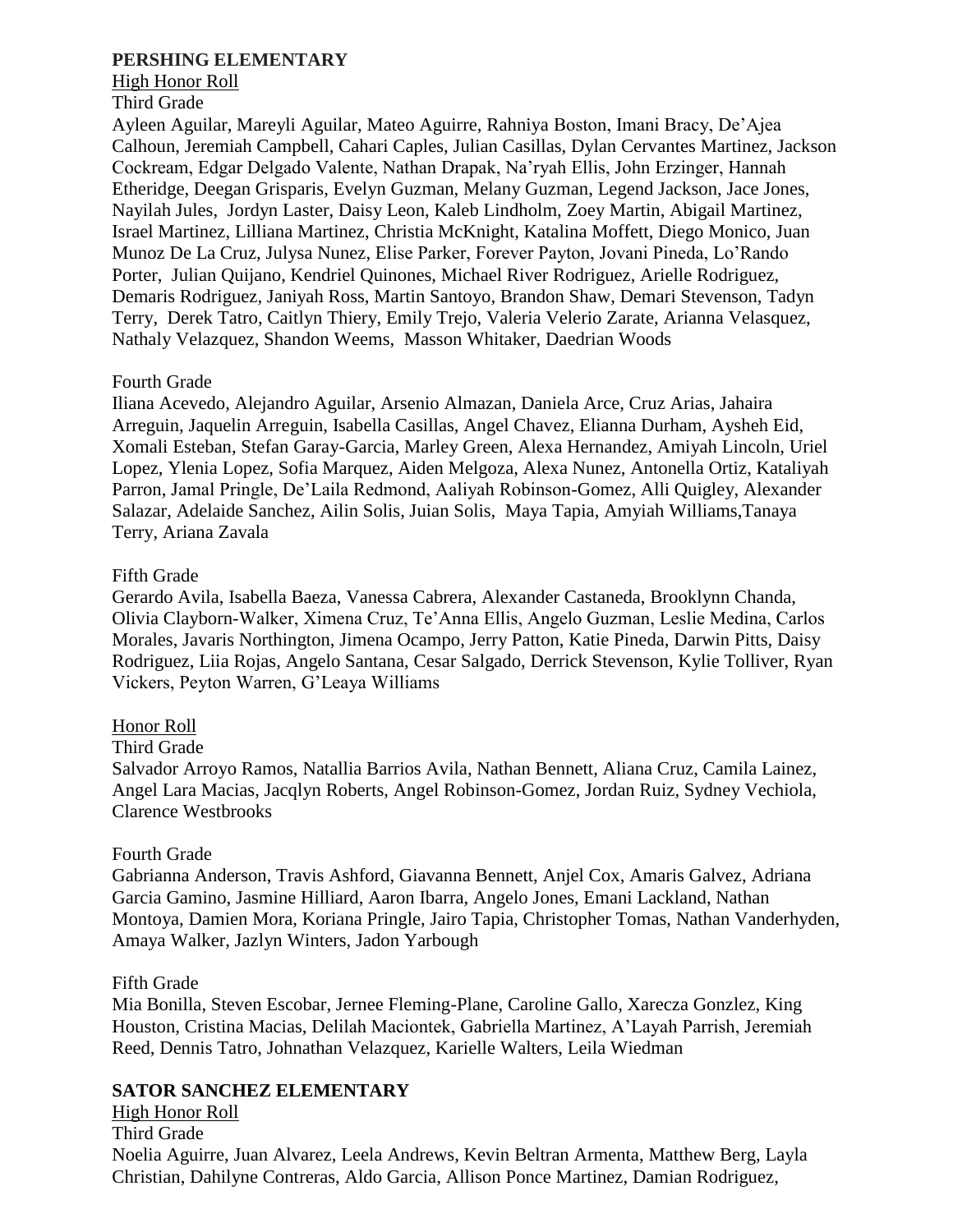Daniela Rodriguez, Alondra Rodriguez, Miguel Rodriguez Figueroa, Jayleen Sanchez, Cristian Sosme Moyotl, Vicente Sunde, Aylin Velazquez, Yaritzza Vera Bautista, Jimena Vigil, Melissa Villarruel, Getsemani Villarruel Mendoza

## Fourth Grade

Nathaniel Aldaco, Gael Astorga, Jade Baker, Camila Barragan, Antonio Chavez Navarro, Leonardo Choncoa, Luis Corrales, Adrian Diaz, Carl Donaldson, Kevin Gonzalez, Pablo Hernandez Rodriguez, Suleyma Hernandez, Josiah Jones, Christopher Juarez, Karla Lara Soto, Yandel Leon, Raul Moreno, Yair Parrales Perez, Elena Pizano, Deicy Reyes, Nayeli Reyes, Jaivien Robinson, Carlos Rodriguez, Kenia Rodriguez, Naomi Sandoval Montez De Oca, Fransisco Sandoval, Erika Sanjuanico, Kaylie Sims, Mia Tapia Fraire, Isael Varela Ochoa, Juan Velasco Rueda, Yexenia Vigil, Karyme Xicara

## Fifth Grade

Flor Aguillon, Isaias Cervantes, Joshua Cruz, Janayia Davis, Monserrat Diaz Cisneros, Ailen Diaz Sanchez, Valeria Duarte, Priscila Esquivel Rodriguez, Ashley Galindo, Dylan Garcia, Jimena Gonzalez, Mario Gonzalez, Christopher Guzman Lopez, Brisa Hernandez, Julian Herrera, Ivan Huerta Nunez, Alexander Idiaquez Lara, Jordan Jackson, Gerardo Jacobo, Scarlett Mancera Leija, Luis Mendez, Yarixa Munoz Gonzalez, Yareli Perez, Jennifer Pina, Sofia Plascencia, Kierston Pruitte, Danna Ramirez Canela, Citlalli Ramos Lorenzo, Alejandra Rodriguez Fernandez, Daniela Soria, Danna Valbuena Molano, Joanna Valencia, Jerardo Vigil

## Merit Honor Roll

## Third Grade

Christopher Alvarez Palmerin, Juan Aranda Gomez, Ruben Contreras, Miguel Duran, Marius Edwards, Jaquelin Gonzalez Guzman, Skylar Guzman, Nehemiah Hernandez, Jacob Hernandez Esqueda, NeVayeh Holmes, Alexis Juarez, Charles Lee, Sebastian Linares, Michael Martinez, Cesilia Mora Hernandez, Winner Mundabi Nzasi, Brandon Perez, Evoleth Pineda Garcia, Elisa Ramirez, Neymar Ramirez, Alex Reyes Pintor, Jocelyn Rizo, Jayden Sandoval Gonzalez, Jayla Sifuentes, Jeremias Tenesaca Guillen, Michael Tennial, Juan Vera, Salvador Verduzco Mata

# Fourth Grade

Maria Aguillon, David Alvarado,Alejandra Ascencio Ramirez, Diana Flores Jaime, Gianni Flores, Semaj Fox, Arturo Garcia, Daniel Garcia, Yamizareth Gutierrez Lupercio, Misael Gutierrez, Miguel Hernandez, Jonathan Martinez Gutierrez, Francisco Martinez, Javier Martinez, Manny Perez, Lai la Robinson, Yoselin Rodriguez Cardenas, Johan Rosales, Andres Zavala, Maripaz Angeles, Liam Casillas, Laurice Givan, Christopher Gonzalez Bernabe, Raul Gutierrez, Areli Onofre, Andrea Pina, Roland Reyes, Jazmine Sanchez

## Fifth Grade

Quade April, Angel Camacho, Malia Childs, Eliana Christian, Noah Holscher, Julian Jacobo, Jose Jacobo, Juana Jaramillo, Melany Jaramillo, Jobany Luna Rodriguez, Elizabeth Montoya, Brianna Moreno, David Pineda Aleman, Kristal Pintor, Vicente Quiroz Guzman, Anthony Reyes Vazquez, Isaiah Salgado, Jazlynn Sanchez, Doralisse Santana, Jaidyn Santana, Brayan Santos Martinez, Destiny Smith, Mariana Torres, Christian Vallejo Alipio, Abraham Velazquez, Tomas Velazquez, Jordyn Wagner, Cesar Zepeda, Jovanny Zurita Zinzire

# **CARL SANDBURG ELEMENTARY**

Honor Roll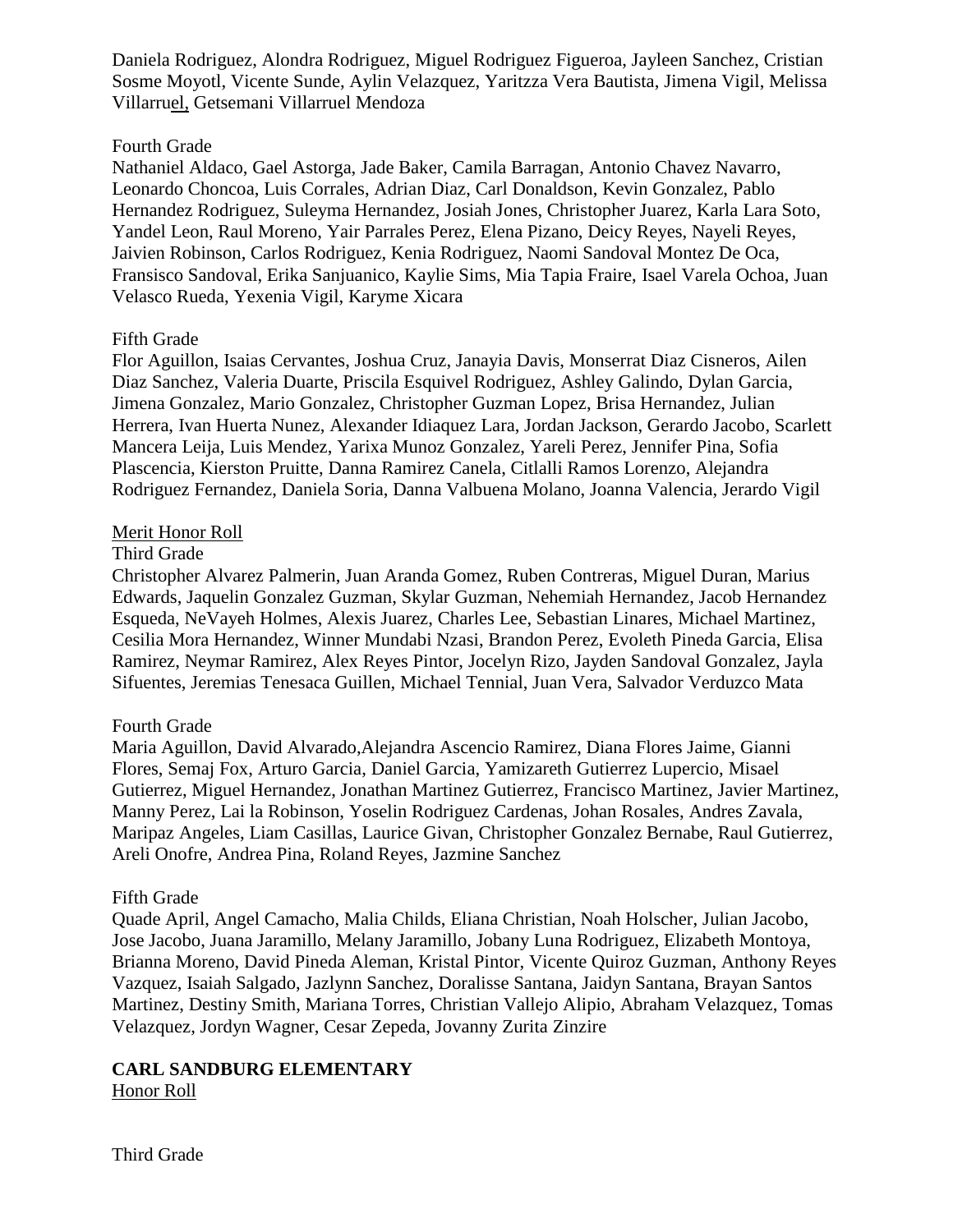Jonathan Alvarez, Leonardo Arjon, Daniel Carr, Charlie Cheatem, Jay'ceon Collins, Mila Ferreira, Kayden Flores, Jordan George, Niema Keepers, Esmeralda Jaramillo-Leon, Aaron Pierce, Skylynn Reck, Amar Teamer

## Fourth Grade

Altair Alcudia, Aubrey Aleman, Mia Arjon, Izabella Barajas, Hannah Chavez, Bruce Cockream, Ivy Rayne Cockream, Yazlyn Cortez, Lailah Douglas, Izaak Galvan, Kennedi Lynn Gaston, Demitra Gray, DayAna Hill, Zakyiah Jeffries, Laila Jones, Mariam Khan, Paul Kokuro, Jeremiah McDonald, Efran Mejorada-Leon, Arturo Moreno, Edna Ntiamoah, Belvida Oke, Keon Orasco, Jakari Owens-Lewis, Samantha Palafox, Savannah Reese, Sandy Rios, Isaac Rojas, Zola Salamanca, Dominic Salgado, Mario Stadeker, Jake Stukel, Beautiful Thigpen, Islanda Thurman, Michael Travis, Aliana Vargas, Jaden Vermillion, Isabella Vieyra, Julian Williams, Khloee Williams

# Fifth Grade

Alaini Alcudia, Luisa Alvarado, Brody Anderson, Makayla Brown, Riley Carbajal, Cy'Niah Dominguez, Jacob Hernanez, Damien Jackson, Bella Lesa, Benjamin Lozada, Angel Morales, Angel Murgo, Serenity Ray, Ethan Rosas, Gavin Rothermel, Lilyana Salto, Samuel Sijuade, Tamia Tate

## **TAFT ELEMENTARY**

# High Honor Roll

## Third Grade

Aubrey Abercrombie, Alejandro Aguilar, Melody De Los Angeles, Delaney Frausto, Adelina Gama, Neymar Guzman, William Kelly, Meredith Leon, Donati Luckett, Alexa Mendez, Alexander Solano, Elizabeth Tavera, Briceida Valadez, Nicole Vazquez

# Fourth Grade

Quetzalli Alonzo Miranda, Olivia Baranski, Eri Gutierrez, Kenyah Handy, Cristian Herrera, Elizabeth Herrera, Maximus Kelly, Derek Lopez, Emett Magosky, Andrew Marble, Brendan Parks Powell, Jorja Pilgrim, Lianny Ramirez, Honesti Scott, Anthony Swarthout, Benjamin Tavera

# Fifth Grade

Christian Aguirre, Edgar Alcantar, Joey Bounkhaty, Nayeli Carrillo, Christian Contreras Bravo, Natalie Davila, Valeria Duran, Davian Gama, Leslie Garcia, Ximena Garcia, Ryan Gloodt, Bryan Gomez, Elizabeth Gonzalez, Giselle Morales, Jessica Rodriguez, Brody Schubert, Christopher Schubert, LiviaAnn Wysocki

## Merit Honor Roll

## Third Grade

Sophia Alcala, Celeste Carrillo, Leland Delgado-Huguelet, Nola Donnelly, Laila Escalante, Ka'Mondre Gavins, Aaliyah Hernandez, Leandro Maldonado, Zayden Montgomery, Blake Planinsek, Ayame Romero, David Salgado, Abigail Stubblefield, Da'Marion Thomas, Ezra Verdin

## Fourth Grade

Cassandra Cabrera, Samantha Cabrera, Micah Farias, Elainah Harris, Genesis Martinez, Brenden Milner, Sophia Rojas, Jaxen Shepherd, Ezekiel Silva, Glenn Thomas

# Fifth Grade

Romina Aguirre, Giovanni Colunga, Lilli Jacobs, Madelyn Jansen, Avril Orozco Rocha, Alejandro Ramirez, Leonardo Reyes, Justin Santos, Layla Sykora, Logan Tucker,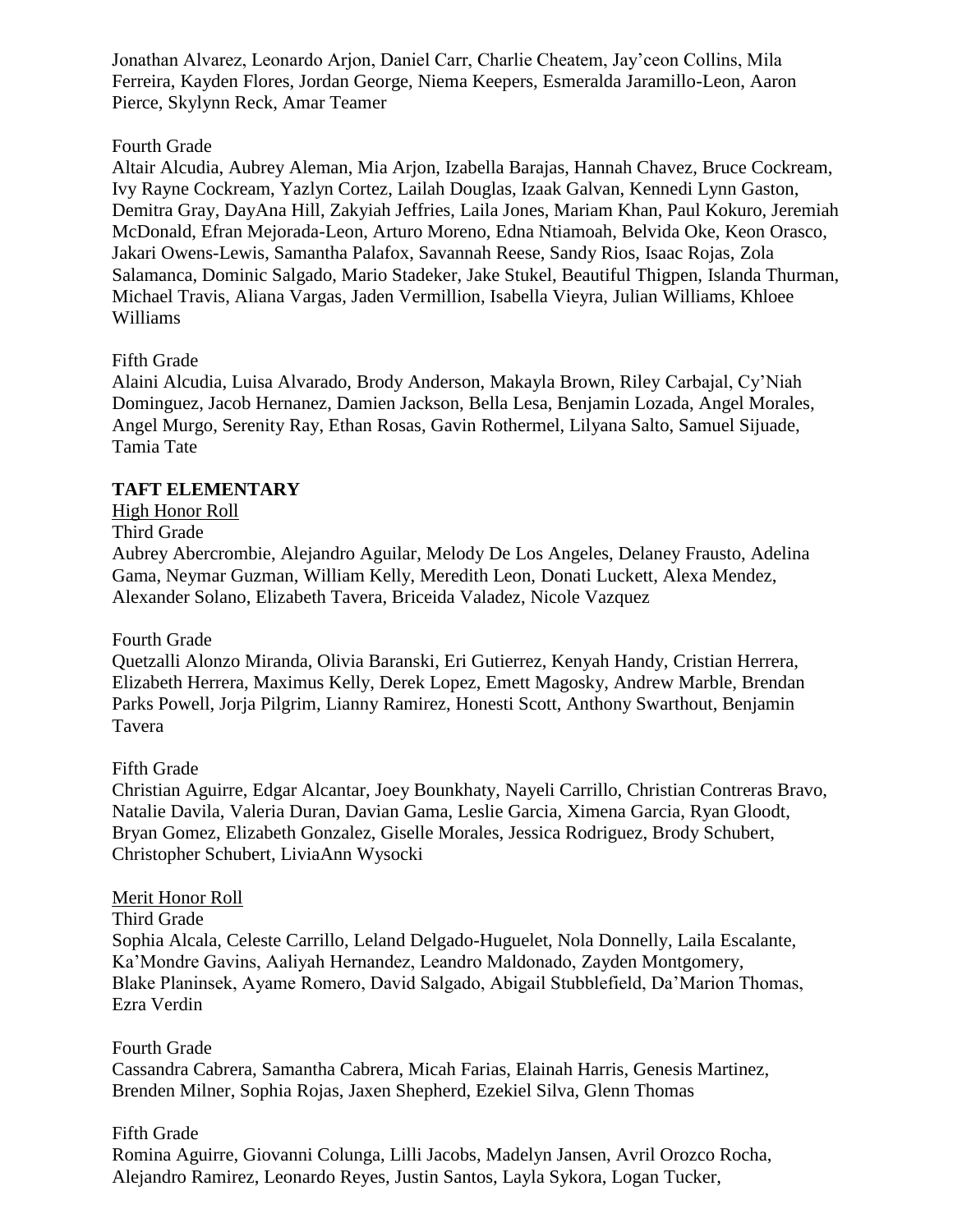# **LYNNE THIGPEN ELEMENTARY**

#### High Honor Roll

#### Third Grade

Luis Aguillon, Julien Aldava, Maite Alvarez, Aariyah Armstrong, Jairo Badillo, Jakhai Boyce, Elisa Bustillos, Jitzel Caballero, Bentley Cain, Krash Campos, Vincent Chandler, Mayra Choc Vasquez, Caleb Cisneros, Andreina Contreras, Steven Covarrubias, Noah Daniels, Victoria De La Torre, Alfonso Diaz, Vanessa Diaz, Xaviar Doyle, Jamiyah Embrey, Samanta Escobar, Makayla Estrada, Jocelyn Gabriel Aguilera, Antwoine Glover, Dyanna Gomez, Nikky Gutierrez, Samantha Hernandez Cruz, Bryan Herrera, Angel Lara, Fabian Martinez, Gabriel Medrano, Donnie Moore, Cesar Moreno, Alison Morris, Zukari Moss, Kenya Palma Ruvira, Amaya Perez, Emiliano Romo, Larissa Ruiz, Demetrius Taylor, Samantha Trujillo, Christopher Whitmore, Theodore Woodliff, Giovanni Zagal, Angel Zavala

## Fourth Grade

Zaiden Allen, Demetria Barrentine, Elisa Beatriz, Ella Becker, Andrew Browder, Taura Burnett, Cameron Campbell, Lluvia Casimiro, Valeska Castellano Castellano, Carlos Chavez, Jamari Couch, Elijah Cruz, Juliana Fajardo, Tristan Garcia, Alexander Gonzalez, Denise Gonzalez, Geraldine Gonzalez, Hiawatha Griffin, Francisco Guzman, Brandy Hammond, Alexis Heredia Galvan, Aston Howard, Camila Jorman, Julian Manrique, Janiyah Mascote, Valerie Montalvo, Daniel Montoya, Germaine Moore, Valeria Nava, Jonathan Olivo, Iyana Ramirez, Brianna Razo, Braylon Rounsaville, Alijah Sanders, Bianca Sigala, Precious Smith-Gooch, Ruben Solis, Jaxon Tablante, Bariah Thomas, Vanessa Vargas Martinez, Amari Washington, Fatima Zamudio

## Fifth Grade

Kiyan Adams, Zariah Allen, Yaretzy Arenas Ibarra, Lilyana Barraza, Andre Bradberry, Patricia Browder, Gael Caballero, Ja'Mya Caesar, Jesus Carmona Ochoa, Ivette Casimiro, Karla Cisneros, Kylan Dawson, Angela De La Mora, Reyna DelosAngeles, Jakob Dewitt, Alejandra Enriquez, Guadalupe Espinoza, Julian Garcia Neri, Emily Garcia-Contreras, Jesus Garnica-Rubio, Ricardo Gutierrez Calderon, Naomy Gutierrez Ochoa, Janina Guzman, Emma Hartwig, Denise Hernandez, Jaoni Hopson, Heaven Houston, Marcel Jackson, Deddrick Jones, Damien Leal Alejandre, Rousty Losinga, Jomyrion Lucas, Zeilyn Martinez, Brandon McNair, Emma Miles, Kaylen Miller, Kimberly Padilla, Annalise Pantoja, Alejandro Perez, Sofia Perez Frias, Tre'von Perteet, Katia Ramirez, Isaiah Rodriguez, Eastyn Rudman, Marc Ernest Santos, Kaylee Self, Kennedy Sims-Houston, Kennedy Smith, Valentina Suarez, Julyan Tamayo, Alaina Toscano, Alayna Wheeler, Aleigha Wilder

## Honor Roll

## Third Grade

Isiah Ayala, Damaryanna Baker, Oscar Banda, Alivia Bass, Ayden Butler, Camila Gonzalez, Montserrat Lopez-Leon, Alberto Martinez, Angelina Pacheco, Mateo Pena-Desiderio, Izabella Sanchez, Damari Singleton, Carter Vidales, Terrill Willis

## Fourth Grade

Rafael Aguilera, Nelida Arriaga, Julian Baez, Matthew Biesemeyer, Jamar Brewer, Taurus Burnett, Nikole Calderon, Camila Castaneda, Julian Ceballos, Ruby Chavez, Cedric Clark, Gabriela Contreras, Yvette Cortes, Scarlett Donovan, Jaliyah Garcia, Salvador Garcia, A'Niyah Gossitt, Walter Grayson, Santiago Gutierrez Calderon, Martez Harvey, Jonathan Montes, Rosemary Mora, Belinda Morales, Dominic Murray, Jordan Orozco, Alma Ortega, Emmalynn Plewa, Gael Ramirez, Cesar Reyes, Itzel Rivera, Jaidelis Rivera, Parnell Samuels,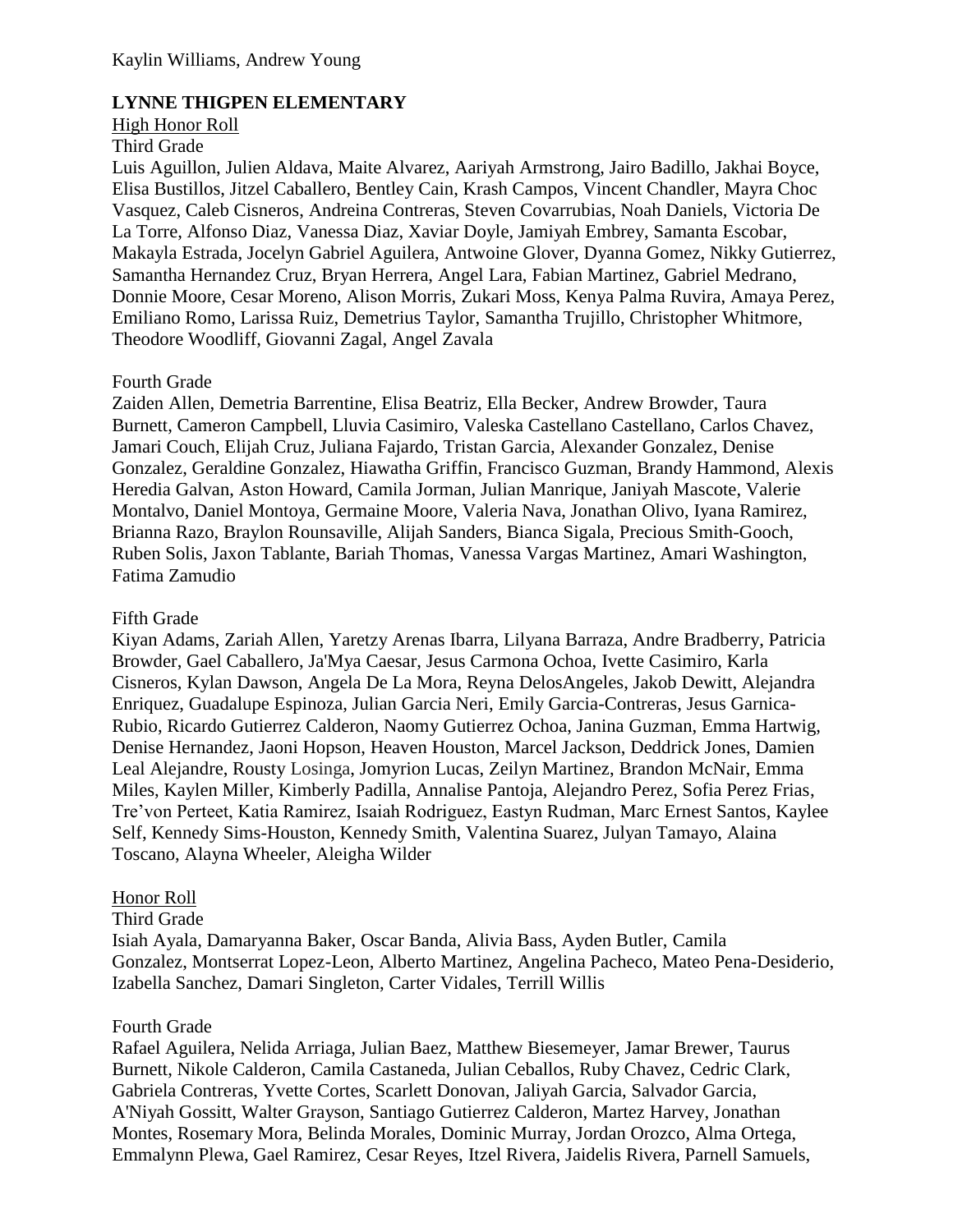Jesus Suarez, Briannah Tamayo, Brandon Thomas, Jennifer Tirzo, Jennifer Torres, Saul Valencia, Jennifer Vargas Aguilar, Owen Von Aulock, Derion Wilder

Fifth Grade

Osvaldo Briano Cortina, Zoe Brown, Christian Chavez, Jasmin Figueroa, Emanuel Fortunato Tomas, Clarke Fulkerson, Layla Guzman, Julian Marin, Justin Mascote, Jason Montes, Jashawn Mosby, Evelyn Palma Ruvira, Abril Rodriguez, Liam Stuckey, Daniel Zarate

# **THOMPSON INSTRUCTIONAL CENTER**

High Honor Roll Kindergarten Seth Brown, Jordan Price, Naomi Rivera, Connor Sifluentes, Brandon Spain

First Grade Lydia Granderson

Second Grade Juvenal Cabrera

Third Grade Gabriel Hughes

Fourth Grade James Chevalier

Fifth Grade Azarian Crowder

Sixth Grade Landon Diaz-Nelson

Seventh Grade Messiah Kolawole-Price, Ajay Tracy

Honor Roll Kindergarten Shamir Adkins

First Grade Lacey Marling, Ignacio Martinez, Jonathan Moreno

Second Grade Julian Contreras

Third Grade Nathan McCullough, Angelo Nino, Torrence Pettis, Charles Shaw

Fourth Grade Jaedyn Brown, Alexander Gifford, Iziah Green, Tayvon Green, Joshua McCalister, Xavier Walker

Fifth Grade Carl Borgman, Leah Ross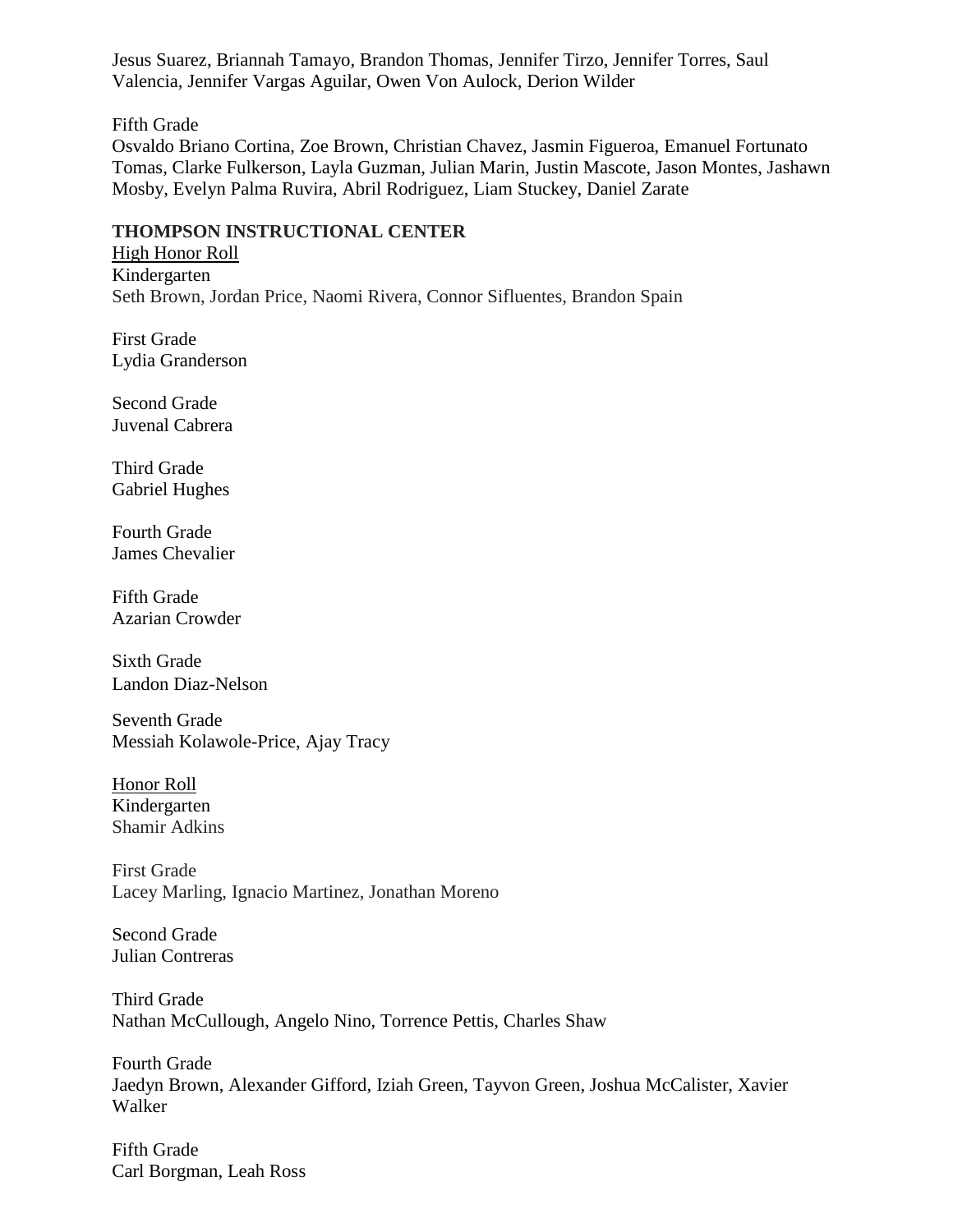Sixth Grade Aiden Abenante, Mekhi Doolin, Juan Hobbs, Carlos Jimenez, Brian Lawson, Riley Lee, Cesar Palmerin, Nehemiah Talbert, Matthew Tuitman, Carlos Vera, Kyle Walker

Seventh Grade Pierre Allen-Jordan, Juliana Ramos, Mikel Slaughter, Jaylyn Smith

Eighth Grade Brooklin Harris, Nakeira Rodriguez

#### **WASHINGTON JUNIOR HIGH**

High Honor Roll

#### Sixth Grade

Raymundo Almaraz-Salazar, Cruz Avalos, Calaejah Brown, Leonardo Castaneda, Megan Collier, Melody Collier, Violet Conboy, Uriel Cortez, Yadiel Garced, Angelina Garnica, Sophia Gonzalez, Jeremiah Green, Avery Hill, Tajon Hughes, Khloe Isom, Benjamin Jensen, Rocco Jones, Nataly Juarez, Sebastian Luna, Isaac Meza, Margaret O Hara, Naomi Orellana, Jaylah Pettigrew, Diego Pinto, Brenden Scovel, Jaydan Serna, Samuel Struple, Abigail Walsh, Rhyan Wilbon, Mickalaynuh Wollenzien

#### Seventh Grade

Malayia Aaron, Johanna Aguilera, Uriel Aguirre, Yasmine Alvarado, Daisy Amador, Arely Avila, Zaniyah Bass, Rihanna Bell, Caleb Boykin, Hugh Brathwaite, Leonardo Calderon, Beatriz Campa, Valeria Cardenas, Emmanuel Cervantes, Jasmine Chavez, Gael Cisneros, Genesis Contreras, Jesus Cornejo, Analia Cuevas, Franco Diaz Silva, Evelyn Dominguez, Leslie Espinoza, Daniel Fuentes, Rafael Garcia, Gabrielle Gavin, Alexis Griggley, Danna Guerrero Mendiola, Angela Guzman, Cynthia Guzman, Emily Guzman, Brianna Hernandez, Noemy Hernandez, Adelyn Hill, Kyla Hood, Morgan Humann, Camilla Jacobo, Rayanne Kroll, Valeria Leon, Damaurye Leverette, Valeria Linares, Christopher Lopez Guzman, Cesar Lopez, Makayla Lopez, Jalexa Luevano Lara, Saul Luna, Stephanie Lupercio, Ashley Magana, Gabrielle Malone, Keymari McCullum, Mario Mendez, Maria Montoya, Eve Nawrot, Geniyah Parham, Bibian Pizarro, Camden Rande, Bayron Reynoso, Michael Rios Villalobos, Brenan Rizo, Johan Rodriguez Zarate, Jose De Jesus Rodriguez, Jose Ramon Rodriguez, Salvatore Ruffolo, Deniss Ruvalcaba, Jose Sanchez, Alonso Sandoval, Isaias Sandoval, Isaiah Scott, Ashtin Taylor, Juan Tinajero, Juan Tirado, Lazaro Ulloa, Jesus Valadez Martin, Emely Victor, Fernanda Villanueva, Joshua Watson, Malachai Williams, Elise Wilson, Crystal Zamora

#### Eighth Grade

Christopher Almazan Ortiz, Anahi Alvarado, Joyse Alvizo- Velazquez, Amira Aourani, Maria Avalos Angeles, Joziah Baker, Camila Balcazar, Brian Baron, Abril Barrientos, Daniel Bautista, Haley Belousek, Mia Bonds, Amayrani Bracamontes, Jayden Branch, Dominae Brown, Angel Castillo, Lesley Castillo, Brian Ceballos, Fernando Chavez Guzman, Jessenia Chavez, Angela Cohn, Yadiel Colon-Aldape, Jade Cordova, Miriam Cortez, ReNiyah Cunningham, Amber Davis, Jessica Del Toro, Aliya Delgado, Angel Dubose, Jhoana Figueroa, Jacqueline Fragoso, Trinity Godinez, Malcolm Greene, Gabriela Guzman Vargas, Omar Guzman, Briyid Hernandez, Eduardo Ibarra, Erick- Isai Jolomna, Dimitris Kourtidis, Jennifer Lara, James Lee, Giyanna Love, Megan Mangabhai, Leonardo Martinez, Henry Mastin, Gabriela Mendoza, Juvelda Missamou-Batotana, Brandon Montelongo, Esmeralda Morales, Toribio Morales, Rauri O Hara, Jose Pedraza, Leticia Reyes Torres, Alveto Rivera, Jordyn Robinson, Juan Rociles Alvarado, Isabel Sanchez, Regina Sandoval, Victoria Sather, Madison Smith, Tayla Stallings, Majh-Sheena Starks, Ayen Travis, Keyshauna Turner, Melissa Vazquez, Jessica Vega, Yandel Vega, Jael Vivanco, Lorelai Widlacki, Celleste Wooldridge